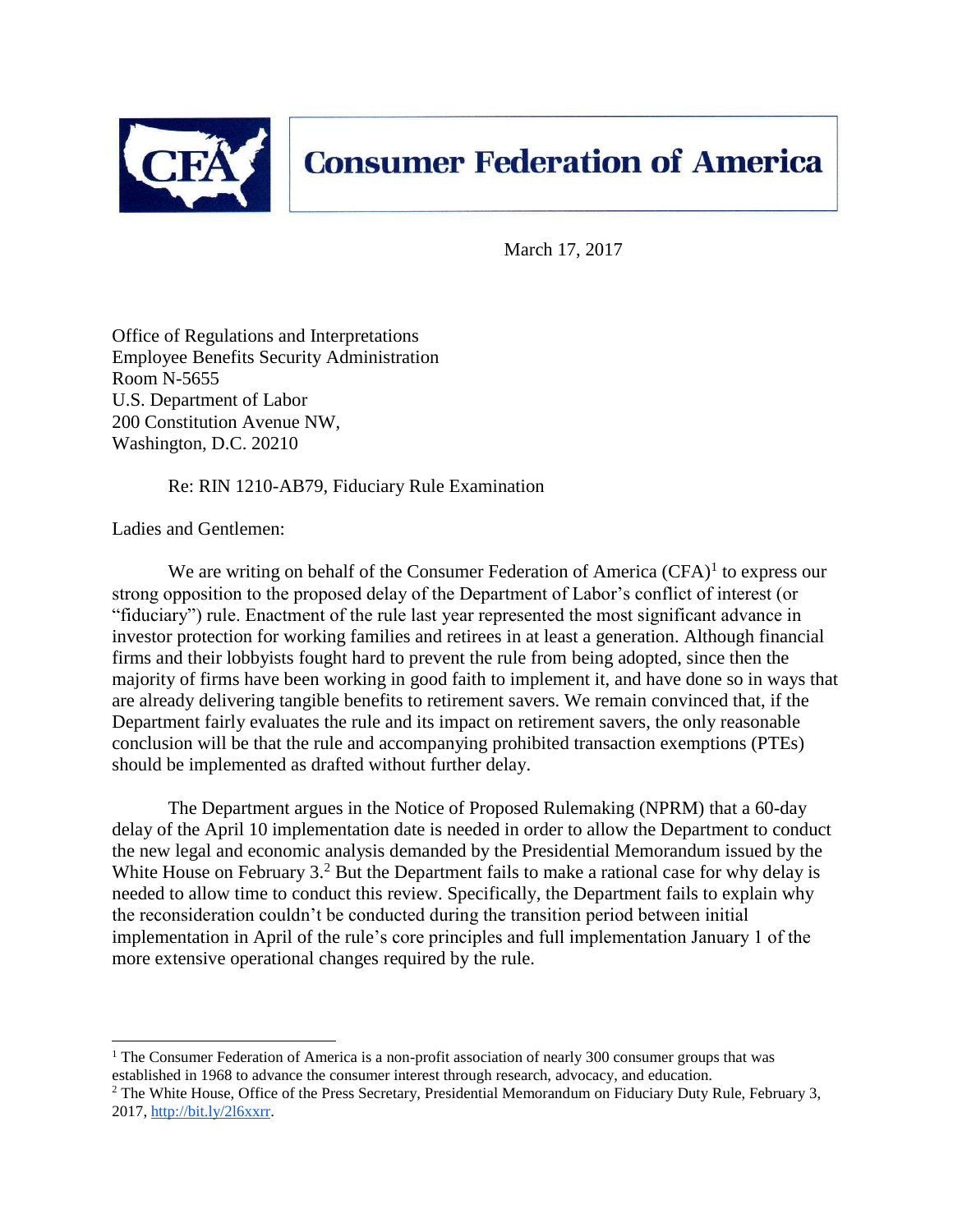Nor has it shown the proposed delay to be justified. Even though the Department's analysis of the costs and benefits of delay significantly understates the harmful impact of a delay on investors and other market participants, that analysis nonetheless shows that the harm from a delay dwarfs any cost savings to financial firms. If the Department were to approve a delay based on this analysis, the only reasonable interpretation would be: (1) that it began the process with a predetermined policy outcome, to delay the rule's implementation, before even considering the far-reaching effects of its action and (2) that it chose to proceed with that plan even after calculating the costs and benefits and learning that they do not justify delay. If the Department were to adopt such an approach, its blatant disregard for the consequences of its actions and of its obligations to comply with rules designed to ensure a rigorous and deliberative regulatory process would constitute an arbitrary and capricious action.

Another reason why a blanket 60-day delay would be arbitrary and capricious is that there are other approaches available to the Department that are less harmful to retirement investors and that serve the Department's purported interests no less well – namely, a partial delay rather than a full delay. This could be achieved through an approach that allows the revised definition of fiduciary investment advice and the impartial conduct standards of the best interest contract exemption (BIC) to become applicable, while delaying other operational requirements due to be implemented in April. Such a partial delay would achieve the desired result of providing time for the required reconsideration with minimal disruption to industry and less harm to retirement savers. While this more narrowly tailored approach would not fully cure the fact that the Department is acting in an arbitrary and capricious manner in delaying implementation, it would at least show some recognition that the Department's previous findings and analysis demonstrate the need for enhanced protections for retirement savers and that the harm to investors from a wholesale delay greatly outweigh the benefits to financial firms.

### **I. The Proposal Suffers from Serious Procedural Deficiencies**

#### *A. The proposal violates the CRA*

The NPRM states that the "delay would be effective on the date of publication of a final rule in the Federal Register." This is a clear violation of the Congressional Review Act (CRA), which requires that the effective date of all "major" rules be delayed for 60 days after they are submitted to Congress or after they are published in the Federal Register, whichever date is later. The NPRM offers no justification for this CRA violation, which departs dramatically from the Department's rigorous compliance with all such legal obligations in adopting the rule. Without question, if the situation were reversed and the Department were to adopt this approach in proposing changes to strengthen the rule's investor protections instead of to delay them, both industry rule opponents and a majority of members of Congress would accuse the Department of engaging in an improper process. This willingness to play fast and loose with its procedural obligations suggests that the Department is prepared to ignore its legal obligations to accommodate industry demands and press ahead to repeal or revise the rule, regardless of the merits.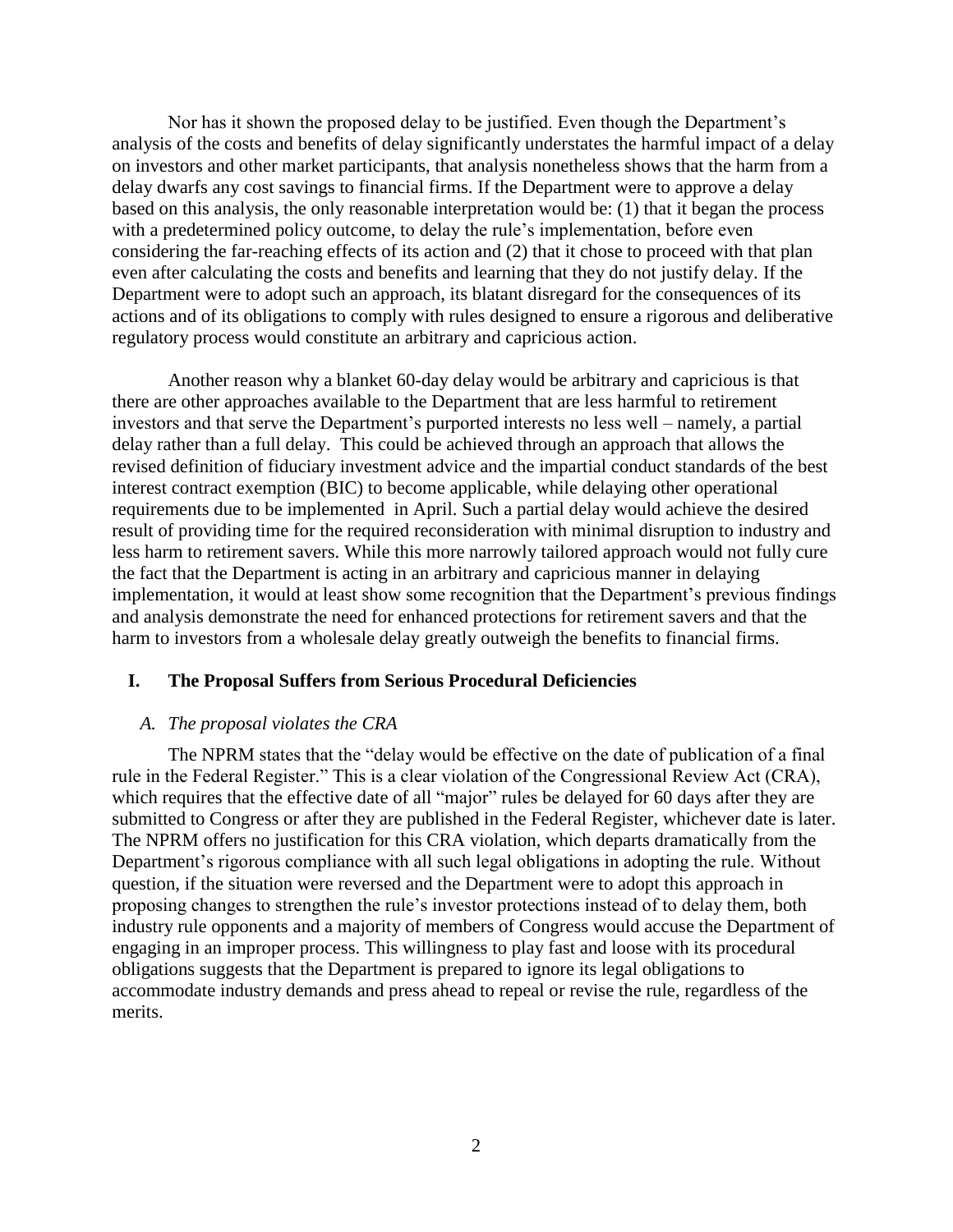### *B. The proposal is inconsistent with EO 12866*

The Department's willful disregard of its procedural obligations is further reinforced by the fact that the Department has ignored its obligations under Executive Order  $12866$ <sup>3</sup>. This is particularly ironic, since that Executive Order (EO) was specifically designed to ensure that the "regulatory system works for [the American people], not against them," something President Trump promised would be a priority of his Administration.<sup>4</sup> In contravention of EO 12866: the Department has failed to adequately explain why the delay is necessary; it has failed to weigh the costs and benefits of alternative approaches, including the alternative of not delaying implementation or issuing only a partial delay; and, by its own calculations, it has proposed a delay that fails to "maximize net benefits."<sup>5</sup>

Moreover, the Department has rushed forward with this delay proposal without offering adequate opportunity for public input and without adequately considering the public input it has so far received. The accelerated 15-day comment process, just a fraction of the 60 days recommended for a significant rule, does not meet the Department's obligation to "provide the public with meaningful participation in the regulatory process" and, as a result, favors industry rule opponents. Members of the public and public interest advocates simply do not have the same resources as financial firms and their lobbyists to respond quickly to such a request. This compressed schedule for implementation also fails to provide adequate time for the Department, not to mention the Office of Management and Budget (OMB), to carefully review and respond to all the comments they receive.

While the executive order recognizes agencies' authority to adopt a more abbreviated review schedule in emergency situations, the Department has not articulated an emergency sufficient to justify its contravention of these review procedures. On the contrary, the delay proposal was issued a full month after publication of the Presidential Memorandum calling for reconsideration of the rule. The Department cannot reasonably rely on its own dilatory actions in releasing the delay proposal to justify a truncated comment period and rushed review of that proposal.

Finally, records suggest that all of the meetings held at the OMB in accordance with the executive order were with rule supporters who argued against further delay of its implementation.<sup>6</sup> The Department has failed to acknowledge this record, let alone explain why it has chosen to ignore the public input it has so far received. This reinforces the impression that the Administration is giving greater weight to input received in private from industry lobbyists than it is to input submitted through the appropriate, public rulemaking process.

 $\overline{a}$ 

<sup>3</sup> Executive Order 12866, Regulatory Planning and Review, September 30, 1993, [http://bit.ly/2mJgOvC.](http://bit.ly/2mJgOvC)

<sup>4</sup> *Id*; Nolan D. McCaskill, *Trump promises to 'work so hard' for the American people*, POLITICO, January 19, 2017[,](http://politi.co/2jE9F1i) [http://politi.co/2jE9F1i.](http://politi.co/2jE9F1i)

<sup>5</sup> *Id*.

<sup>6</sup> EO 12866 Meeting Search Results, Search Criteria: RIN=1210-AB79, Office of Information and Regulatory Affairs, Office of Management and Budget, Executive Office of the President, RegInfo.gov, [http://bit.ly/2nrxDif.](http://bit.ly/2nrxDif)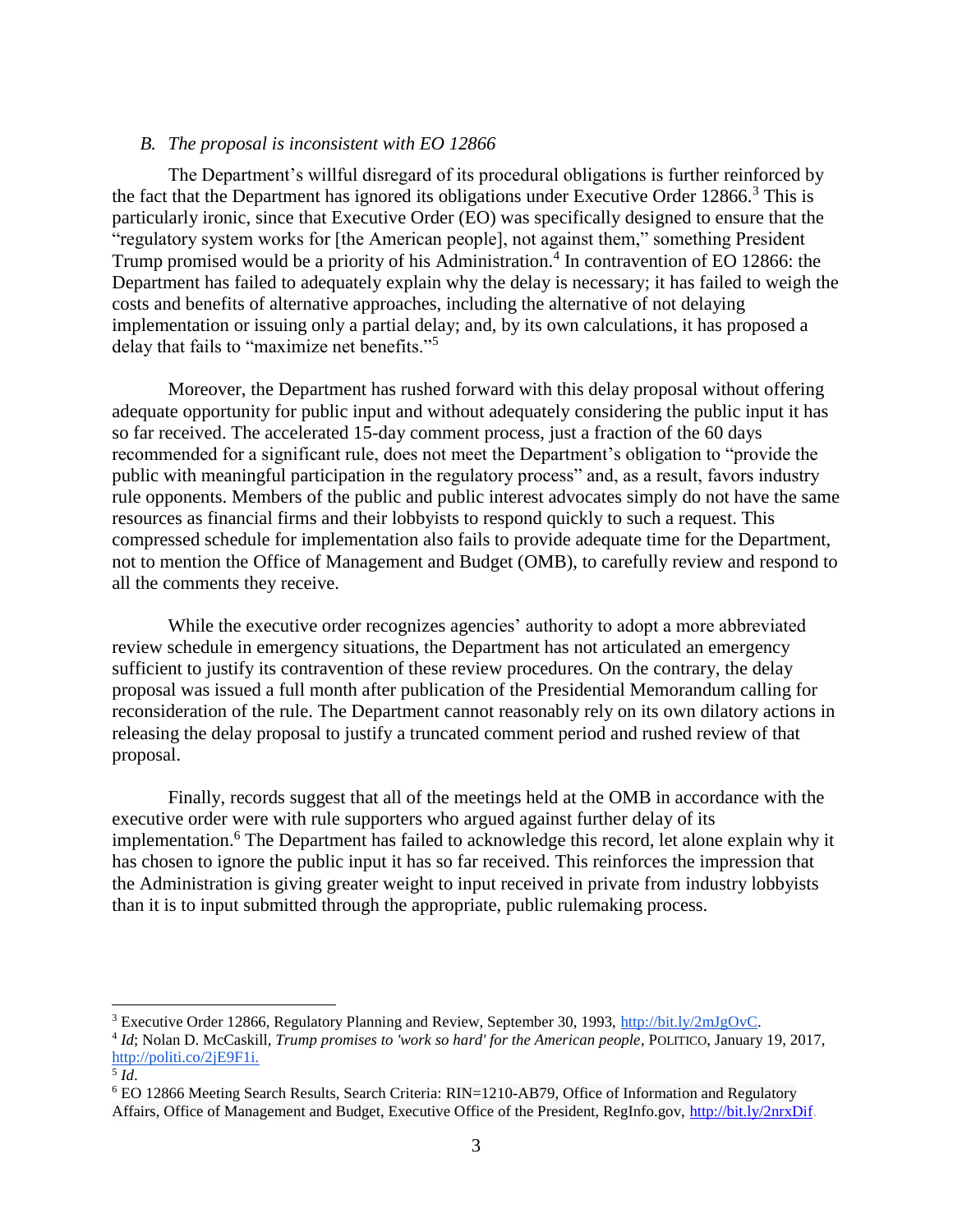#### *C. The proposal is inconsistent with EO 13563*

In addition, this rulemaking is inconsistent with the DOL's obligations under Executive Order 13563. Adopted as a supplement to EO 12866, EO 13563 requires a federal agency to "(1) … propose or adopt a regulation only upon a reasoned determination that its benefits justify its costs (recognizing that some benefits and costs are difficult to quantify); (2) tailor its regulations to impose the least burden on society, consistent with obtaining regulatory objectives, taking into account, among other things, and to the extent practicable, the costs of cumulative regulations; [and] (3) select, in choosing among alternative regulatory approaches, those approaches that maximize net benefits (including potential economic, environmental, public health and safety, and other advantages; distributive impacts; and equity);" among other requirements.<sup>7</sup> Further, "[i]n applying these principles, each agency is directed to use the best available techniques to quantify anticipated present and future benefits and costs as accurately as possible. Where appropriate and permitted by law, each agency may consider (and discuss qualitatively) values that are difficult or impossible to quantify, including equity, human dignity, fairness, and distributive impacts."<sup>8</sup> The Department hasn't complied with these requirements here. In fact, the analysis presented in the NPRM suggests it hasn't even attempted to fulfill these obligations.

#### *D. The proposal misinterprets EO 13771*

The proposal is also inconsistent with the Trump Administration's own Executive Order 13771, which "requires an agency, unless prohibited by law to identify at least two existing regulations to be repealed when the agency publicly proposes for notice and comment, or otherwise promulgates, a new regulation. In furtherance of this requirement, section 2(c) of EO 13771 requires that the new incremental costs associated with new regulations shall, to the extent permitted by law, be offset by the elimination of existing costs associated with at least two prior regulations." We do not agree with the intent behind Executive Order 13771, which encourages an arbitrary and irrational approach to policymaking, but its harmful impact will be magnified if it is used opportunistically to advance industry's interests at the expense of the public interest, as appears to be the case here.

The NPRM summarily states that, "OMB has determined that this proposed rule does not impose costs that would trigger the above requirements of Executive Order 13771." As a result, the EO's requirements do not apply, according to the NPRM. However, that conclusion is incorrect. It appears to be based on an analysis that is inconsistent with the OMB's interim guidance implementing the EO as well as previous guidance the OMB has issued. The interim guidance, in the form of Questions and Answers (Q&As), expressly addresses the question of how costs should be measured.<sup>9</sup> It states that, "Costs should be measured as the opportunity cost to society," and cites OMB Circular A-4 for the appropriate application of this concept.<sup>10</sup>

<sup>7</sup> Executive Order 13563, Improving Regulation and Regulatory Review, January 18, 2011,<http://bit.ly/2na4Crh> at b.

<sup>8</sup> *Id*. at c.

<sup>9</sup> Dominic J. Mancini, Acting Administrator, Memorandum: Interim Guidance Implementing Section 2 of the Executive Order of January 30, 2017, Titled "Reducing Regulation and Controlling Regulatory Costs," Office of Information and Regulatory Affairs, February 02, 201[7,](http://bit.ly/2kqp6rA) [http://bit.ly/2kqp6rA.](http://bit.ly/2kqp6rA)

<sup>&</sup>lt;sup>10</sup> *Id.* at Part III. Accounting Questions.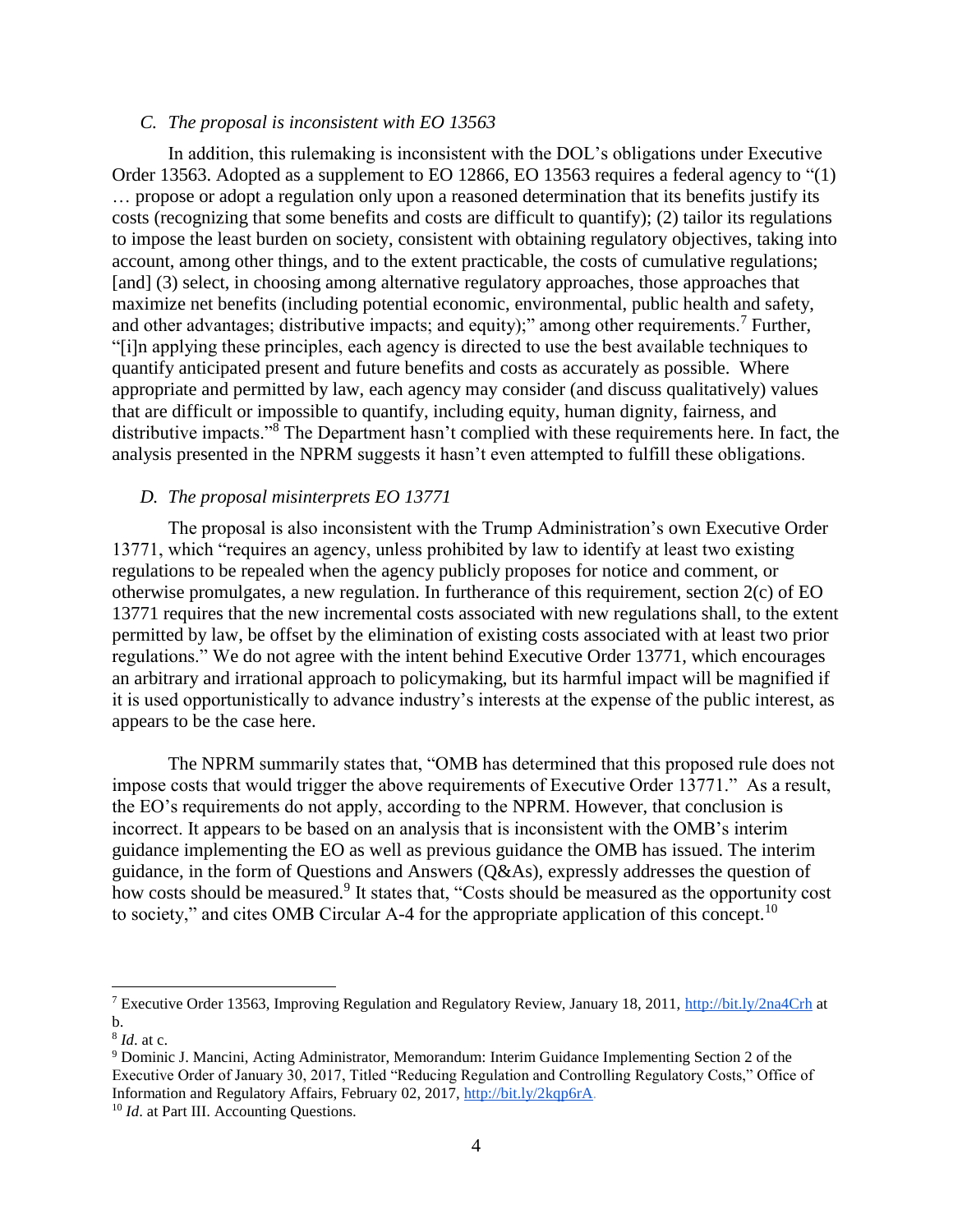OMB Circular A-4<sup>11</sup> first requires the agency to identify a baseline so it can evaluate the costs and benefits relative to that baseline. It then states: "Benefits and costs are defined in comparison with a clearly stated alternative. This normally will be a 'no action' baseline: what the world will be like if the proposed rule is not adopted." It's clear that, in this case, the baseline against which the Department should evaluate its proposal is one in which this proposed delay is not adopted, and implementation of the rule begins on April 10. Thus, any costs and benefits must be judged relative to that baseline.<sup>12</sup>

OMB Circular A-4 further clarifies that, "With regard to measuring costs, you should be sure to include all the relevant costs to society – whether public or private."<sup>13</sup> Thus, the costs to retirement savers of a delay must be considered a cost under the proposal. And, because the costs on retirement savers dwarf the benefits to industry that result from forestalling compliance with the rule, there clearly are incremental costs of the rule relative to the baseline. Thus, OMB is incorrect in its conclusion that the proposal does not impose costs that would trigger the requirements of the EO. In reality, the proposal does impose such costs, and they are immense. The Department's failure to comply with the EO's requirements is further evidence that the agency is playing fast and loose with its responsibilities, including those that the Trump Administration itself has demanded that all executive agencies meet.

In short, the Department is flouting what is supposed to be a rigorous process and engaging in an abuse of process by proposing to violate the CRA and ignoring its mandates under several EOs. The DOL's blatant disregard of these procedural requirements constitutes arbitrary and capricious action.

#### *E. The Department has provided inadequate time for comment on the reconsideration.*

Procedural deficiencies regarding the delay proposal are compounded by the fact that the Department has provided grossly insufficient time for comment on the reconsideration of the rule itself. A lot is riding on the new legal and economic analysis the Department is required to conduct. Assuming the Department is acting in good faith and has not predetermined the outcome, this analysis will determine both whether the Department decides to move forward with new rulemaking to revise or repeal the rule and what form that rulemaking will take. Moreover, a decision to reopen the rulemaking process threatens to delay, possibly for years, the protections that retirement savers are due to begin receiving, at a cost of tens of billions of dollars in lost retirement savings. And yet, the Department provides only a 45-day comment period in which to answer complex questions about the likely impact of the rule on the retirement advice market and retirement investors.

The rushed process proposed for the reconsideration stands in sharp contrast to the careful and deliberate review that went into the rule's adoption, discussed further below. Up until this point, consideration of the issue also appears to be based on a far more limited outreach to only those stakeholders who oppose the rule. If news reports are accurate, industry rule opponents have already been given a significant procedural advantage by being directly involved

 $11$  OMB, Circular A-4, To the Heads of Executive Agencies and Establishments, September 17, 2003, [http://bit.ly/2mSuQOh.](http://bit.ly/2mSuQOh)

 $\frac{12}{12}$  *Id.* at 2.

<sup>13</sup> *Id*. at 11.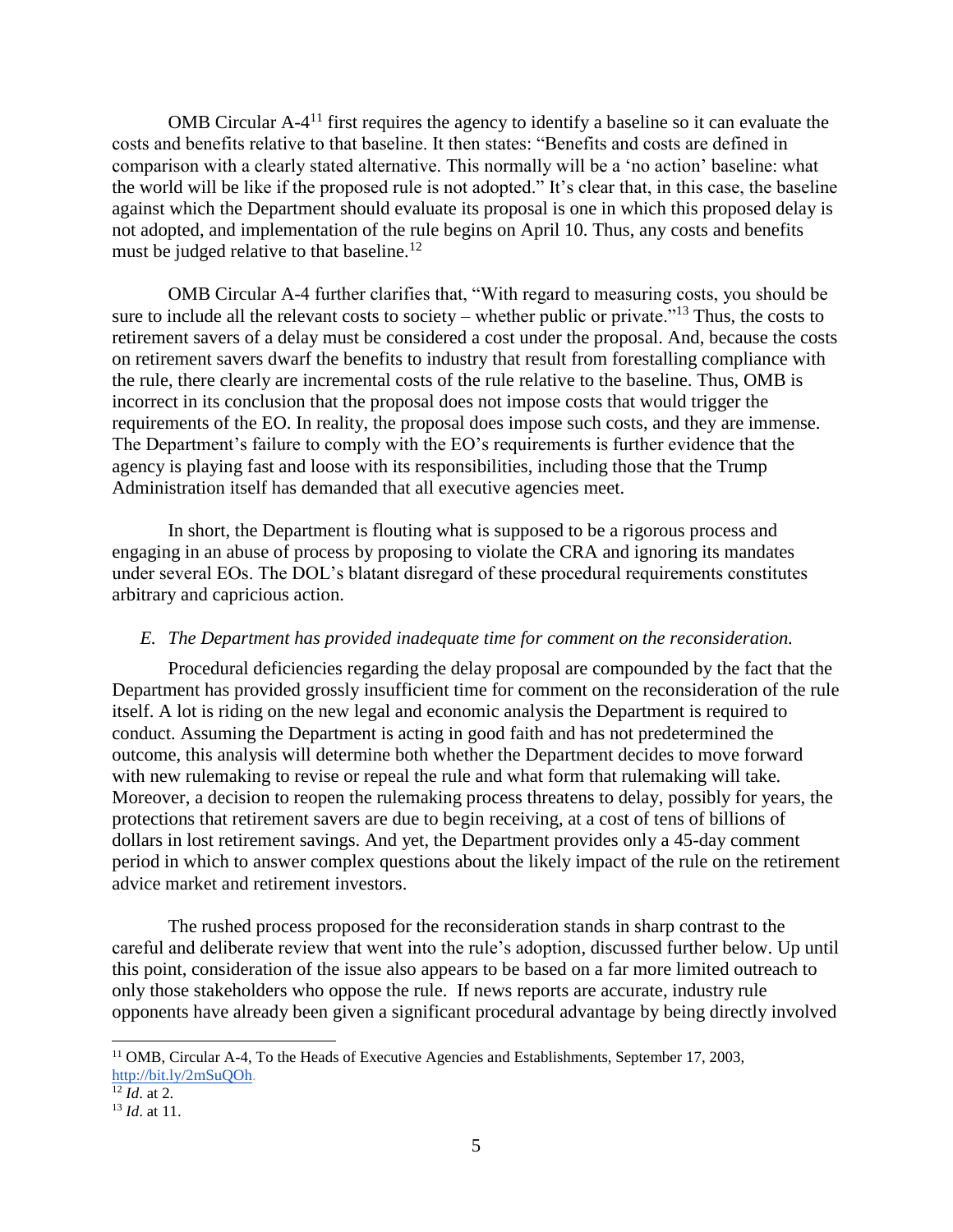in the drafting of the Presidential Memorandum on which the reconsideration proposal is based. A lobbyist for the Financial Services Roundtable acknowledged, for example, having taken part in reviewing and making recommendations on the memorandum.<sup>14</sup> This is an opportunity that, to our knowledge, was not afforded to any rule supporters.

That one-sided consultation with industry rule opponents appears to have biased Administration officials against the rule. At a press briefing to announce the signing of the Presidential Memorandum, for example, White House spokesman Sean Spicer called the rule "a solution in search of a problem" and parroted industry's favorite talking point, that "its effect has been to limit the financial services that are available to" retirement savers.<sup>15</sup> Spicer also stated as if it were fact industry's contention that the Department had overstepped its authority in promulgating the rule, an argument that has been soundly debunked in four court decisions. Statements such as these create the strong impression that the reconsideration is a mere formality and that the outcome is pre-determined. That impression is reinforced by the Department's failure to provide adequate time for public input into that process.

At a bare minimum, if the Department wishes to allay suspicions that it is merely going through the motions in conducting its reconsideration, it should provide a 75-day comment period at this crucial stage of the process during which time implementation of the rule's core principles should be allowed to proceed.

## **II. The Proposed 60-Day Delay is a Fiction**

The NPRM claims that a 60-day delay is needed because the Department cannot complete the legal and economic reconsideration of the fiduciary rule required by the Presidential Memorandum in the roughly 45 days between the publication of the NPRM on March 2 and the current implementation deadline of April 10. We agree that the analysis required by the Presidential Memorandum will be time-consuming to complete – indeed will take far longer than has been allowed for it here – and believe this fact weighs heavily in favor of *not* delaying implementation in the meantime. The far longer delay that would be needed to complete a thorough and careful review is indefensible since, as we discuss further below, even the 60-day delay proposed here cannot be justified in light of the harm to retirement investors.

Frankly, we question whether a fair evaluation of the proposed delay can be conducted in the few weeks remaining before the April 10 implementation deadline. After all, not only must the Department consider and respond to comments on the delay during that time period, which already poses a significant challenge, it must also send the final rule back to OMB for review before it is finalized. Suggesting that a careful review of the delay proposal by both the Department and OMB can all be accomplished in the time allowed reinforces the impression that the Department has predetermined the outcome of this process and that OMB is prepared to rubber stamp whatever justification for delay the Department manages to cobble together.

<sup>14</sup> Charles Lane, *Trump Thwarts Action On Dodd-Frank Investor Protection*, WSHU PUBLIC RADIO, Feb. 5, 2017, [http://bit.ly/2kLoCyK.](http://bit.ly/2kLoCyK) 

<sup>&</sup>lt;sup>15</sup> The White House, Office of the Press Secretary, "Press Briefing by Press Secretary Sean Spicer, 2/3/2017, #8," Feb. 3, 2017, transcript available at [http://bit.ly/2lbwoyS.](http://bit.ly/2lbwoyS)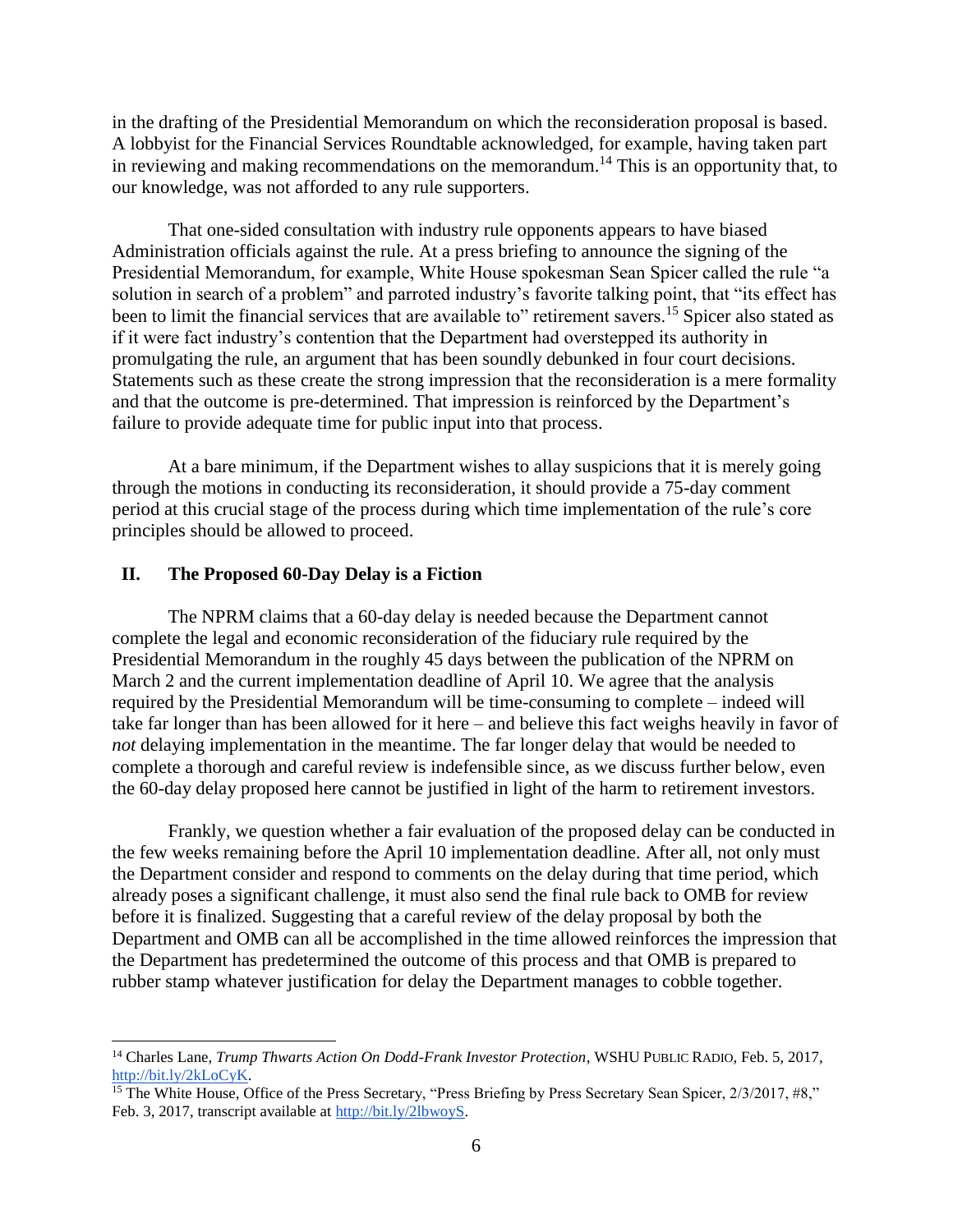The fact that the Department has also proposed a shorter than necessary time period for review regarding the need for additional rulemaking suggests either: (1) that the Department does not anticipate conducting a thorough, rigorous review before concluding that rulemaking to revise or repeal the rule is needed; or (2) that it expects to extend this initial 60-day delay, perhaps more than once, in order to complete the required legal and economic reconsideration. Given the large number of complex questions the Department has posed as part of its request for comment on the reconsideration, it appears at least on the surface that the latter offers the more likely explanation, despite the evidence cited above that the Department is prepared to act in an arbitrary and capricious manner.

We are not alone in anticipating that the Department will seek to extend this initial 60day delay. For example:

- Judi Carsrud, director of federal government relations at the National Association of Insurance and Financial Advisors (NAIFA), reportedly told *Investment News* that doing the analysis will take longer than 60 days.<sup>16</sup> "We believe there will be another delay," she reportedly said. "They may determine they need more time when they get the comment letters, particularly the second set of comments, which speak to the rule itself."
- Bradford Campbell, a partner at Drinker Biddle & Reath and a former DOL assistant secretary, reportedly predicted that many commenters are likely to request that the rule be delayed for a longer period, perhaps as long as 12 months.<sup>17</sup> A number of early commenters have already done just that.<sup>18</sup>
- Arjun Saxena, a partner at consulting firm PricewaterhouseCoopers LLP who has been following the debate over the rule, reportedly told the *Wall Street Journal* that he too believes further delays are likely.<sup>19</sup> PwC subsequently published an *Insights* document, explaining its reasoning. "Given the number of expected comments and the additional information that DOL requested, including information relating to the costs and benefits of delaying the applicability date for six months to a year, it is possible that the rule may be further delayed beyond the June 9 date."<sup>20</sup>
- Compass Point's Isaac Boltansky put it this way: "This delay should be viewed as a timeout that provides the Trump Administration with the timing latitude necessary to craft its fiduciary rule strategy. To that end, we note that this may not be the only extension of the applicability date. $"^{21}$

 <sup>16</sup> Mark Schoeff Jr., *Delay of DOL fiduciary rule likely to extend beyond 60 days*, INVESTMENT NEWS, March 1, 2017, [http://bit.ly/2miFy0p.](http://bit.ly/2miFy0p)

<sup>17</sup> *Id*.

<sup>18</sup> *See, e.g*., Andrew Welsch, *Baird to DoL: Delay fiduciary rule for a year (or more),* ONWALLSTREET, March 9, 2017, [http://bit.ly/2m4MMRu.](http://bit.ly/2m4MMRu) *See also* Comment by Chamber of Commerce, calling for a minimum of an additional year delay, [http://bit.ly/2m5tFfh;](http://bit.ly/2m5tFfh) Comment by Financial Services Roundtable, calling for an additional 180-day delay, [http://bit.ly/2n3nxDj;](http://bit.ly/2n3nxDj) Comment by SIFMA, calling for an additional 180-day delay,

[http://bit.ly/2myeh7l;](http://bit.ly/2myeh7l) Comment by Insured Retirement Institute, calling for at least an additional 180 day delay, [http://bit.ly/2mN4Stf;](http://bit.ly/2mN4Stf) NAIFA calling for an additional 180-day delay[, http://bit.ly/2mNheSq.](http://bit.ly/2mNheSq)

<sup>19</sup> Lisa Beilfuss and Michael Wursthorn, *Donald Trump's Labor Department Proposes Delaying 'Fiduciary' Rule*, THE WALL STREET JOURNAL, March 1, 2017, [http://on.wsj.com/2mx6Hxd.](http://on.wsj.com/2mx6Hxd)

<sup>20</sup> PwC, *DOL proposes 60 day delay in fiduciary rule applicability date*, INSIGHTS FROM PEOPLE AND ORGANIZATION, March 3, 2017, [http://pwc.to/2nakJFA.](http://pwc.to/2nakJFA)

<sup>21</sup> Ben White, *Trump rally rages on*, Fiduciary React, MORNING MONEY, March 2, 2017[, http://politi.co/2lTxG6h.](http://politi.co/2lTxG6h)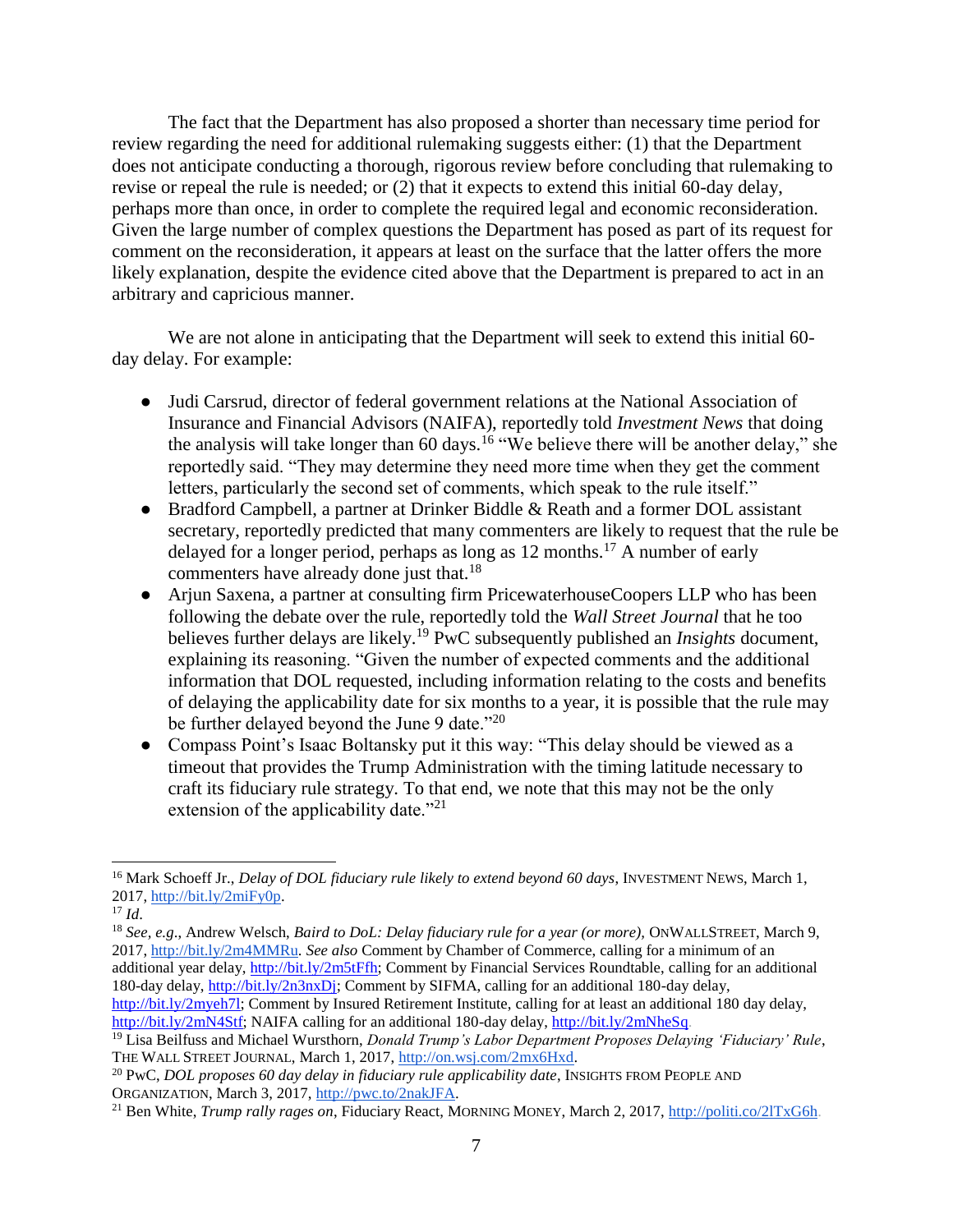- Edward Mills of FBR & Co said: "If the change is put into place, as expected, the fiduciary rule would not become applicable until June 9 – though we expect additional delays in the coming months….Despite a shorter-than-expected proposed delay and laterthan-expected action, we expect further delays to the rule." He continued, stating: "Once a Labor Secretary is confirmed and sworn in, we expect the rule to be delayed further, possibly as long as two years. The delay would be designed to get further comment and conduct a more thorough cost/benefit analysis of the rule."<sup>22</sup>
- Drinker Biddle & Reath partner Fred Reish predicted that "the process of deciding whether and how to modify the fiduciary rule will be much slower than people think."<sup>23</sup>

Assuming that the Department agrees that further delay is likely, it must evaluate the economic impact of the proposed delay based on the reasonably anticipated length of the delay and not just the seemingly arbitrary 60 days proposed here. That would greatly magnify the projected harm to retirement investors resulting from such a delay, further undermining the already flimsy argument that a delay of the April 10 implementation date is warranted. In fact, the strong likelihood that more than 60 days will be needed to conduct the required review argues for adopting an entirely different approach. Specifically, the Department should conduct the required reconsideration during the transition period between initial implementation of the rule's core principles in April and full implementation of its operational requirements in January 1, as we discuss further below. Failure to consider such an approach would further reinforce the argument that the Department is acting in an arbitrary and capricious manner in approving the delay.

### **III. The Reasoning Behind the Proposed Delay Does Not Withstand Scrutiny**

In the NPRM, the Department argues that delay of the April 10 implementation date is needed to protect "advisers, investors and other stakeholders" from "the risk and expenses of facing two major changes in the regulatory environment." First, it is frankly disingenuous to suggest that delaying implementation of a rule that would require financial professionals to act in their customers' best interests is being done to protect investors. At the very least, the Department must recognize that investors do not desire the delay and are at far greater risk from the perpetuation of well documented abuses associated with conflicted advice than they are from the speculative risk of regulatory "disruptions" should the rule later be significantly revised. To do otherwise would strongly suggest that the Department has prejudged the question of whether investors are being harmed by the rule before any evidence has been offered to support this contention. This leads to the obvious conclusion that the Department is more concerned about protecting firms from the costs of compliance with the rule during the reconsideration than it is with protecting investors from the harmful impact of conflicts.

But even as applied to advisers, the logic used to justify the delay falls short. With scheduled implementation of the rule just weeks away, the first of the two major regulatory changes referred to in the NPRM has already occurred. The reason the Department adopted a

<sup>&</sup>lt;sup>22</sup> Edward Mills, FBR Flash, Washington Policy: Financial Policy, Policy Update, March 1, 2017, on file with authors.

<sup>23</sup> Melanie Waddell, *Quick Action on DOL Fiduciary Rule Unlikely With Acosta Confirmation*, THINKADVISOR, March 8, 2017[, http://bit.ly/2nq1LGW.](http://bit.ly/2nq1LGW)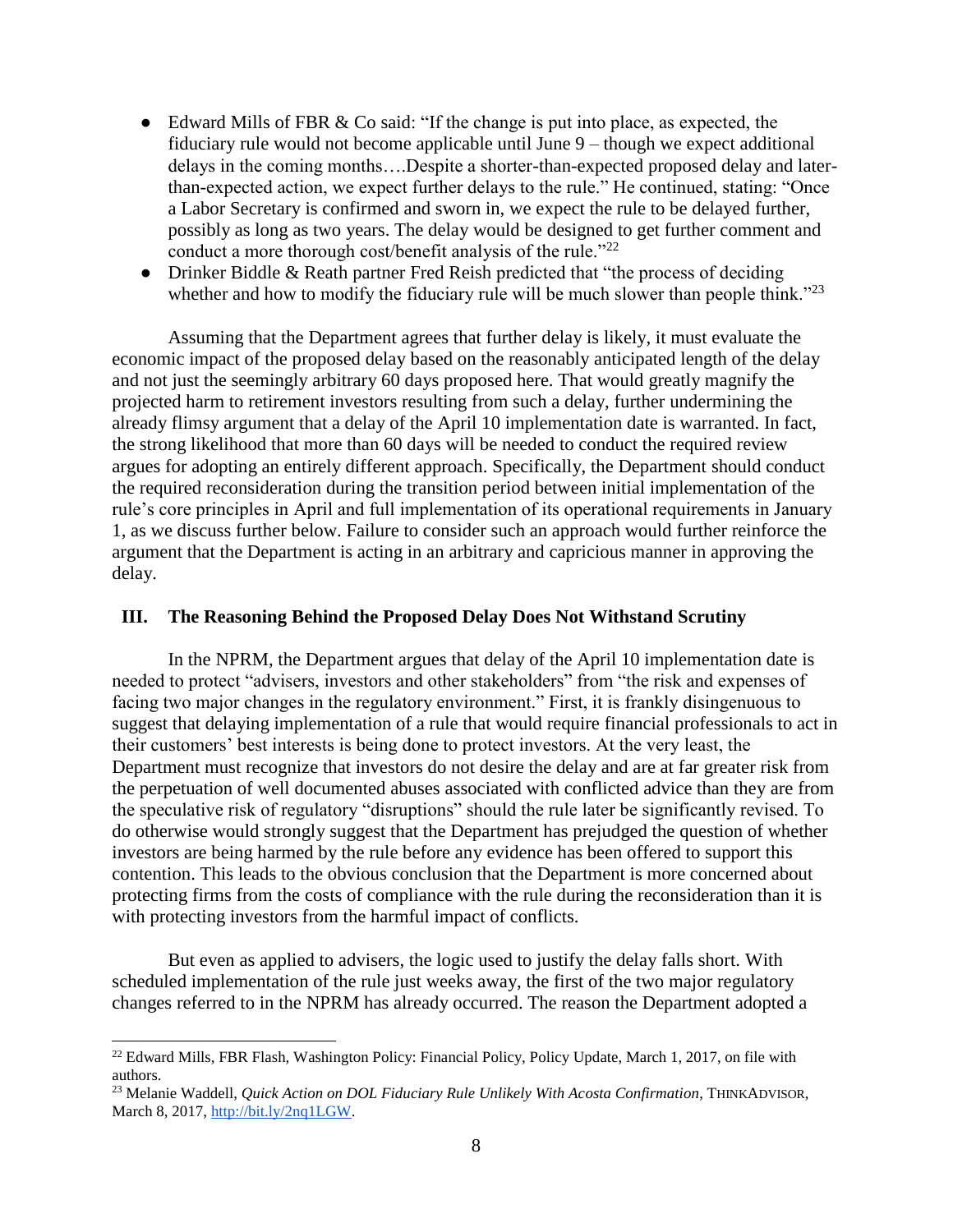one-year phase-in period between enactment of the rule and the initial implementation was precisely because firms indicated that they needed that time to prepare for compliance. Logic dictates that any firm that moved forward in good faith to comply has already taken extensive steps to prepare to do so.

But we need not rely on logic alone to reach this conclusion. A number of firms have publicly described the significant investments of time and money they have made in preparing for implementation of the rule. In response to a letter from Sen. Elizabeth Warren, for example, firms such as Charles Schwab, BBVA Compass, Capital One, John Hancock, U.S. Bancorp, Fidelity, RBC, Principal Financial Group, Prudential Financial, LPL Financial, Symetra Life Insurance, TIAA, Transamerica and Wells Fargo all indicated that they had devoted considerable time and resources to meeting the April 10, 2017 implementation date.<sup>24</sup> While a number of these firms said they would welcome additional time to prepare, all expressed confidence that they would indeed be ready to comply on that date.

The following are a few examples of the answers Sen. Warren received from firms operating under a variety of business models in response to her questions about their readiness for compliance:

- "We have spent several months and invested considerable financial resources preparing to implement the new DOL rule. As of today, we are confident we would be ready to comply with the rule by the April 2017 deadline." – Charles Schwab Corporation
- "TIAA is working hard to accommodate the DOL rule's more technical aspects in order to meet the April 10, 2017, applicability date. This extensive work includes, but is not limited to, updating and building new IT systems, revising and creating marketing and disclosure documents and training employees to comply with the rule's technical requirements." – TIAA
- "We are prepared to comply with the Rule, and to react to any impending changes." – U.S. Bancorp
- "We have been working diligently to identify and implement the necessary changes to address the Fiduciary Rule's wide-ranging requirements by the current applicability date." – BBVA Compass
- "With the DOL rule now in final form, we have committed our resources to implement the processes, procedures and technology necessary for compliance." – LPL
- "Compliance with the DOL Rule is to be phased in starting on April 10, 2017. Transamerica is preparing to comply with the DOL Rule as issued." – Transamerica
- "Any delay of the applicability date of the Rule is not going to distract our focus on doing what is right for our clients, and additional time will allow our implementation team to develop better technology systems and automate new controls and processes that will benefit our clients. Regardless, we are continuing the work needed to prepare for implementation of the Rule, as scheduled for April 2017." – Wells Fargo
- "Capital One's investment business has been on a multi-year journey to reduce the number of commission-based products we sell to advised retirement clients because it

<sup>&</sup>lt;sup>24</sup> Letter from United State Senator Elizabeth Warren to Acting Department of Labor Secretary Edward Hugler, Feb. 7, 2017, [http://bit.ly/2lTyMPg.](http://bit.ly/2lTyMPg)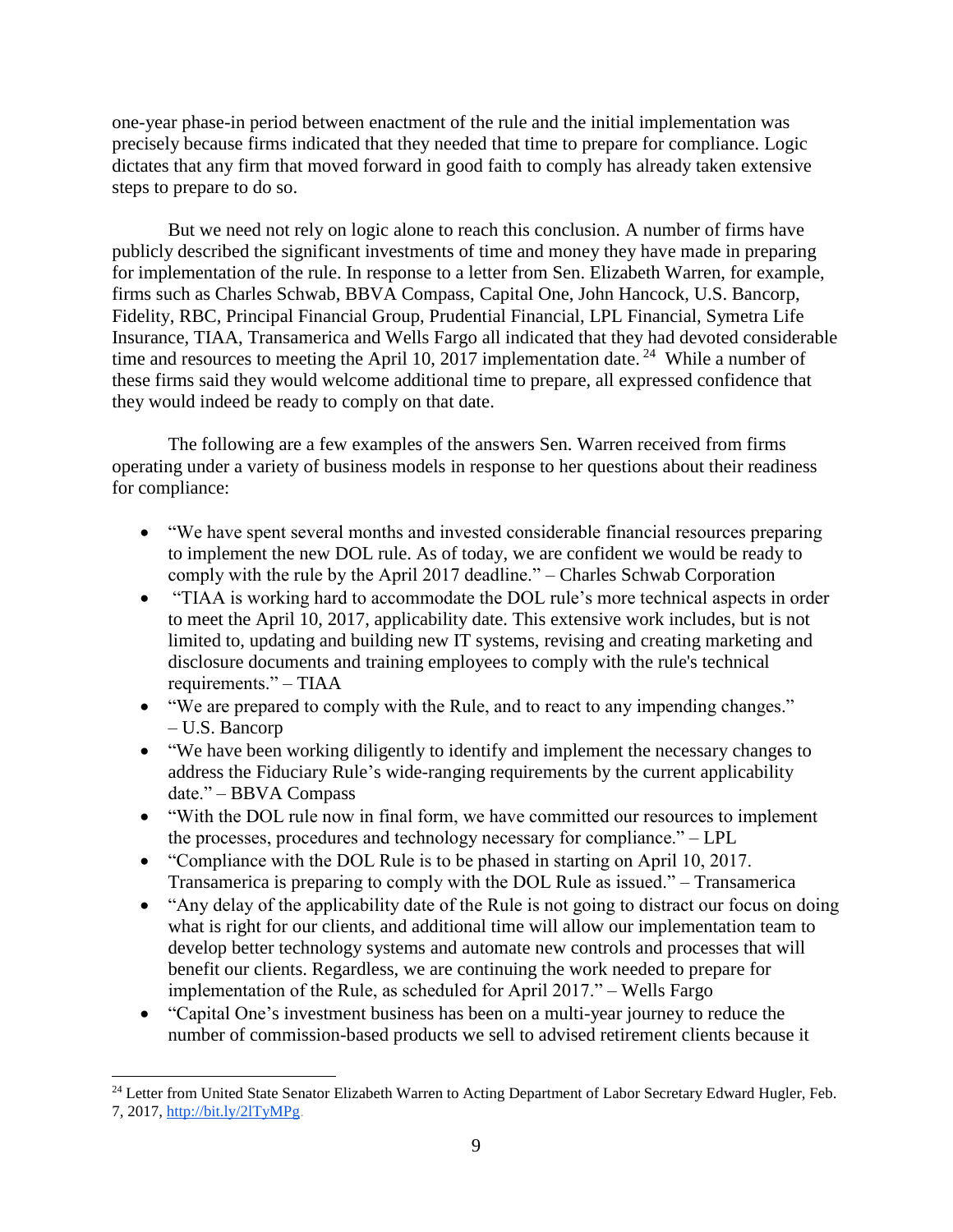aligns with our vision of serving clients by putting their interests first. It provides the added benefit of lowering costs for our clients. This initiative was started well before the Department of Labor's proposed regulations were made public." – Capital One

These firms' significant and commendable investment in compliance could go to waste if the rule is ultimately revised or repealed. In addition, many financial firms have made public announcements regarding their plans for implementation, announcements that may have to be walked back if rule requirements are changed. Other companies have developed new product lines and services in anticipation of the rule's implementation which may be rendered either irrelevant (e.g., DOL rule compliance services) or far less attractive to financial services providers (e.g., American Fund "clean shares") depending on the outcome of the reconsideration.

All these firms are already exposed to "the risk and expenses of facing two major changes in the regulatory environment" as a result of the proposed delay and reconsideration. Only those firms that have irresponsibly delayed planning for compliance would avoid those risks and expenses if the Department moves forward with the proposed delay. In short, it is the Department's last-minute reconsideration of a well-reasoned rule that raises the specter that firms' investment in compliance has been wasted or that additional costs may be incurred as they are forced to respond to a changing regulatory environment. The only way to remove that risk is to move forward with implementation of the rule as planned.

### **IV. The NPRM Dramatically Understates the Harm to Investors From a Delay**

Weighed against the questionable benefits that the Department has attributed to a delay are the all too real harms that would result. Extrapolating from the Regulatory Impact Analysis (RIA) prepared in support of the conflict of interest rule, the Department estimates that a 60-day delay would cost investors \$147 million in the first year and \$890 million over 10 years using a three percent discount rate. The cost to retirement investors of the longer delay most commenters believe will be necessary to complete the required reconsideration would quickly mount into the billions, using the Department's own narrow assumptions.

Moreover, the losses investors suffer will not be recouped, even if the rule is eventually implemented as drafted. As footnote 3 in the NPRM states: "While losses would cease to accrue after the funds are re-advised or withdrawn, afterward the losses would not be recovered, and would continue to compound, as the accumulated losses would have reduced the asset base that is available later for reinvestment or spending." Not only does this make clear that the losses to investors resulting from the delay will persist and compound long after the delay is ended, it also highlights the strong incentive financial firms have during the delay to recommend those investment products with the longest surrender periods and the highest surrender fees. Given those perverse incentives, the harm is likely to be far greater than predicted.

## *A. The harm estimate doesn't fully account for the different types of conflicts that may influence advice*

Even if the costs of a longer delay are taken into account, the Department's illustration of harm dramatically understates the actual harm to investors. As the NPRM itself notes, "The illustration is incomplete because it represents only one negative effect (poor mutual fund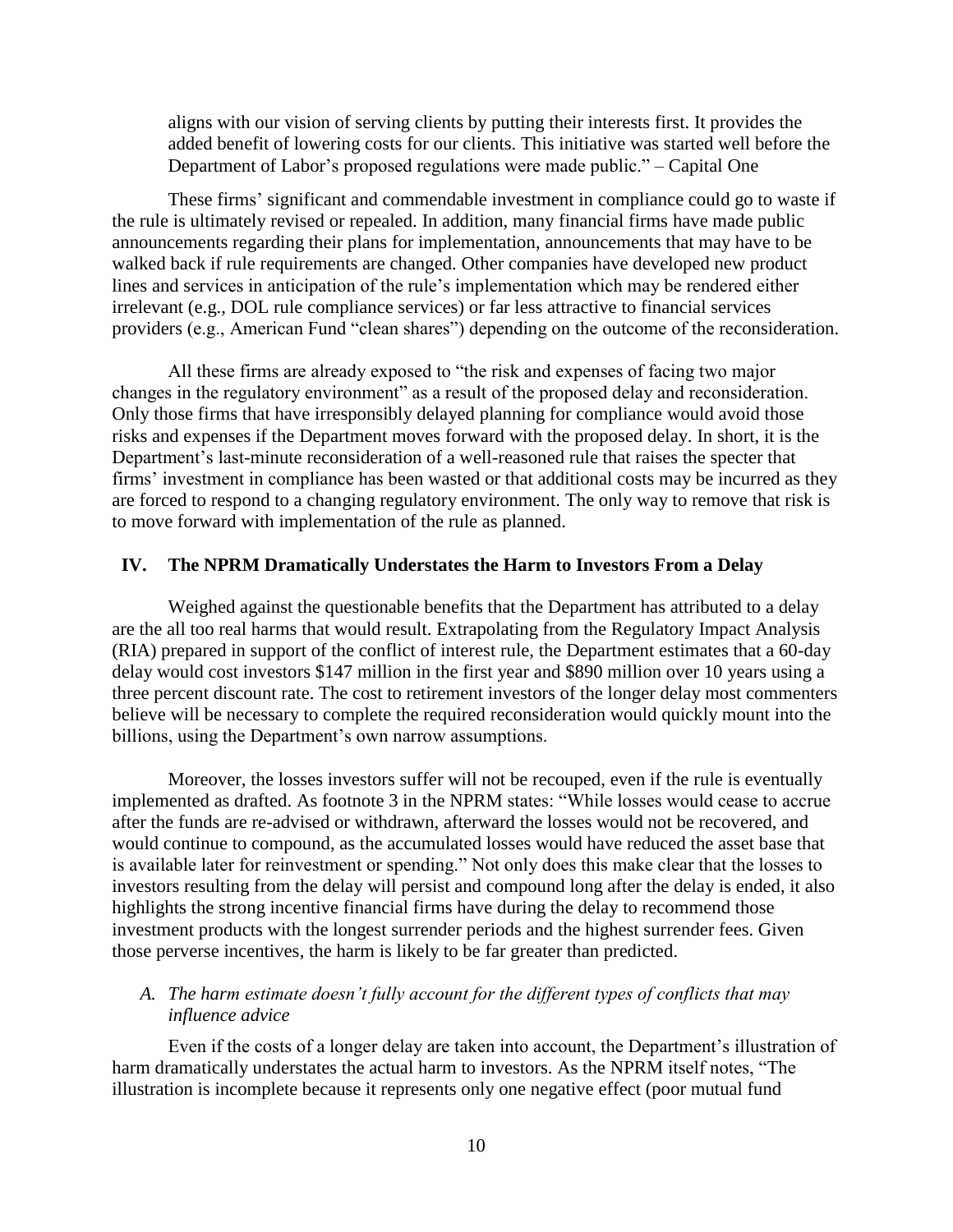selection), of one source of conflict (load sharing), in one market segment (IRA investments in front-load mutual funds)." In reality, conflicts are far more extensive than is captured here. Advisers can earn significantly more money recommending certain products over others, with the highest compensation typically rewarding the sale of the highest cost, riskiest, and least liquid investment products. In addition, many firms have incorporated incentives in their payout grids that magnify the conflicts associated with differential compensation at key points when the adviser is on the cusp of moving up to the next rung of the payout grid. In addition to responding to perverse incentives by recommending more expensive and more poorly performing investments, advisers may also act on other sources of conflict, including by trading too much and chasing returns, which can cause clients to pay excessive trading costs and incur more costly timing errors.

Even on its own terms, the illustration of harm provided in the NPRM significantly understates the extent of harm associated with this one conflict. The estimate is based on academic research that looks at the underperformance of broker-sold funds relative to direct-sold funds. But as finance professor Dan Bergstresser has pointed out, "This underperformance was calculated before subtracting the brokers' fees; underperformance after subtracting their fees would be even larger."<sup>25</sup> The introduction of a new class of T shares, with much lower sales loads,<sup>26</sup> and clean shares, which make broker compensation transparent and subject it to market forces,<sup>27</sup> illustrates the potential of the rule to narrow and even eliminate the traditional underperformance of broker-sold funds, and to do so much more quickly than the RIA predicts.

# *B. The estimate doesn't include the harm from conflicted advice regarding other types of investments*

The NPRM's estimate of harm also does not include the harm IRA investors suffer as the result of conflicted advice about other types of investment products or other mutual fund share classes. To put this in context, IRAs held roughly \$7.8 trillion in assets at the end of the third quarter of 2016, considerably more than the roughly \$3.7 trillion of that total that was invested in mutual funds, let alone the estimated \$1 trillion of that total that was invested in front-load mutual funds.<sup>28</sup> In weighing the harm that results from conflicted advice, however, it is important to remember that mutual funds are among the most transparent and liquid of investment products, with information widely available that provides detailed comparisons among funds, including with regard to cost and performance. These factors should serve to reduce the harmful impact of conflicts on recommendations of mutual funds, particularly relative to other investments, such as annuities and REITs, that are more complex and less transparent, and where much less third-party information is available comparing the various investment options. That complexity and opacity creates greater potential for investor harm.

 $\overline{a}$ 

<sup>&</sup>lt;sup>25</sup> Dan Bergstresser, What is at Stake in the Battle over the Fiduciary Duty Rule? ECONOFACT, Feb. 8, 2017, [http://bit.ly/2kM2pOW.](http://bit.ly/2kM2pOW)

 $\frac{26}{100}$  John Rekenthaler, Lower-Cost T Shares Coming to a Fund Near You, Morningstar, Jan. 6, 2017, [http://bit.ly/2lsAoiR.](http://bit.ly/2lsAoiR)

 $\frac{27}{27}$  Alec Lucas, SEC Signs Off on Clean Share Proposal, MORNINGSTAR, Jan. 11, 2017[, http://bit.ly/2ngqjmr.](http://bit.ly/2ngqjmr)

<sup>&</sup>lt;sup>28</sup> Investment Company Institute, Report: The US Retirement Market, Third Quarter 2016 (xls), Dec 22, 2016, [http://bit.ly/2n1nZSY;](http://bit.ly/2n1nZSY) Estimate is calculated the same way estimates of load mutual funds within IRAs are calculated in the Obama White House Council of Economic Advisers Report, "The Effects of Conflicted Investment Advice on Retirement Savings," February 2015, [http://bit.ly/2lTEYqx.](http://bit.ly/2lTEYqx)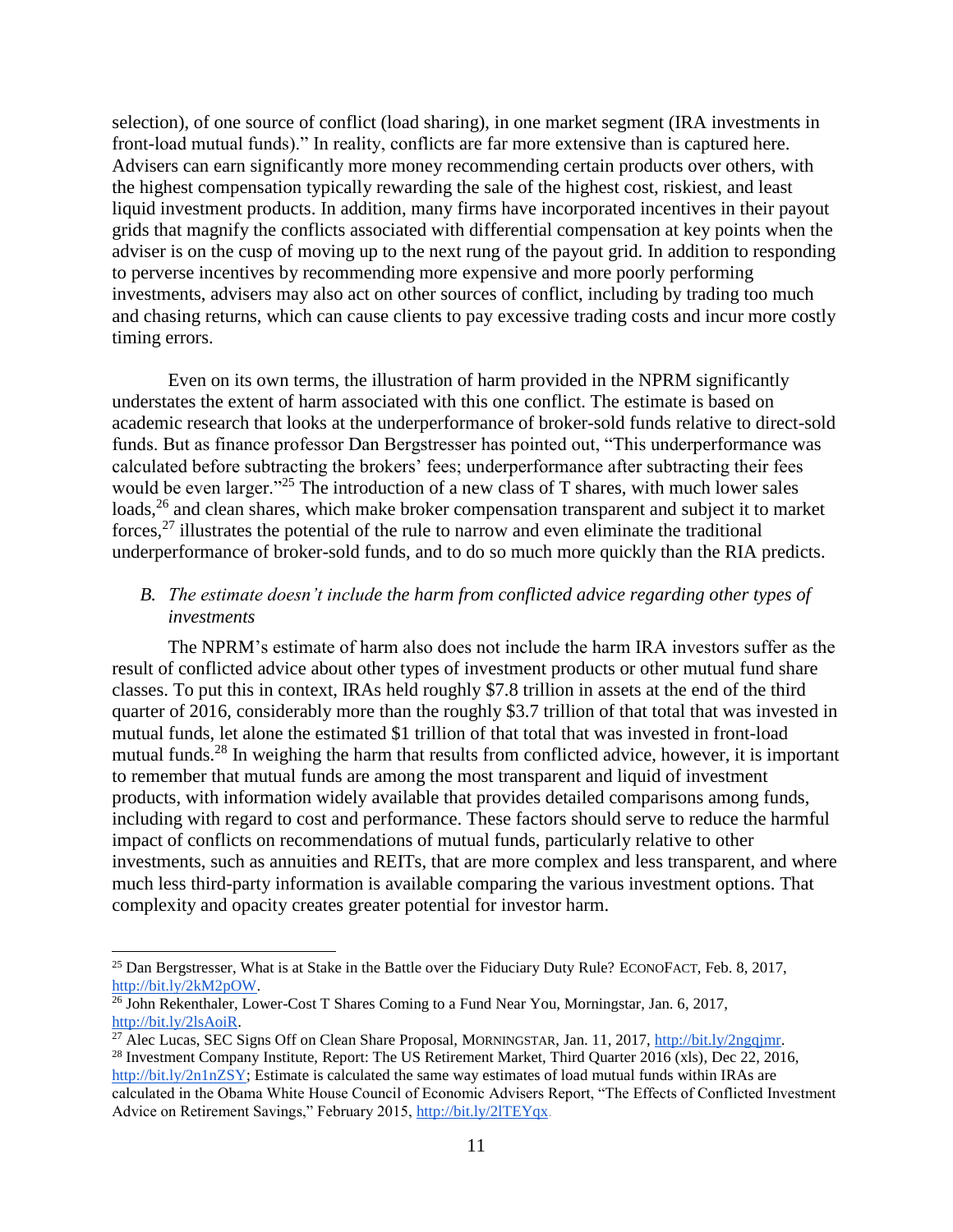By way of illustration, a 2015 study compared the costs and performance of traded and non-traded real estate investment trusts (REITs) and found that investors in just 81 non-traded REITs suffered \$45 billion in under-performance relative to traded REITs. The authors attributed the high costs and poor performance of the non-traded REITs, as well as the propensity of brokers to recommend them, to conflicts that "permeate the structure of non-traded REITs, which typically use affiliated firms as advisors and managers."<sup>29</sup> The Department should reasonably assume, therefore, that the harmful impact of conflicts on recommendations of these other types of investments is likely to be much greater than the harm associated with conflicted recommendations of mutual funds on which their estimate of harm is based.

In particular, given that there is currently more than \$700 billion in variable annuities and roughly another \$200 billion in fixed indexed annuities in the IRA market, both the magnitude and extent of harm to retirement savers are likely to be considerably greater than the proposal would lead one to believe.<sup>30</sup> As the RIA explained at length, these products are particularly complex, opaque, costly, beset by adviser conflicts, and vulnerable to abuse. Delay will only add to the harm that is already occurring as a result of conflicted advice to purchase these investments, and it will do so in material ways that the Department must factor into its economic analysis. If one considers the fact that there are roughly \$100 billion in variable and fixed indexed annuity sales in the IRA market per year, it's reasonable to estimate that roughly \$17 billion will be sold to IRA investors during the  $60$ -day delay.<sup>31</sup> With every month of delay beyond the 60-day delay, we can further estimate that more than \$8 billion in additional sales of these products will occur. Alone, these costs of delay render the proposal's economic analysis fatally flawed. The fact these costs haven't even been considered in evaluating the effects of delay further renders the Department's actions arbitrary and capricious.

In many cases, a retirement saver will not be able to undo the damage that has occurred as a result of buying these often detrimental annuity products. This is because these products typically come with long surrender periods and hefty surrender charges. For example, we conducted a survey of fixed indexed annuities and found several with surrender periods between 10 and 14 years and surrender charges between 10% and 15%. In addition, according to market research, surrender fees for the ten top-selling indexed annuities averaged 11.25% in the first year, as of 2015.<sup>32</sup> Should an investor purchase one of these products during the delay period, the harm that accrues to them won't just be limited to 60 days. Instead, it will persist for over a decade, as the investor faces a choice of suffering the opportunity costs, in the form of missing out on other investment opportunities, or paying the devastating price of "freedom," in the form of a hefty surrender charge. With industry observers predicting a rush to sell fixed indexed annuities before implementation of the rule is finalized, $33$  the Department must consider the strong likelihood that advisors will preference the recommendation of such products if the rule is

<sup>32</sup> Fidelity, Indexed Annuities: Look Before You Leap (July 13, 2016), [http://bit.ly/2mCGmLg.](http://bit.ly/2mCGmLg) 

 $\overline{a}$ 

<sup>&</sup>lt;sup>29</sup> Brian Henderson, Joshua Mallett, and Craig McCann, Securities Litigation and Consulting Group, Inc., "An Empirical Analysis of Non-Traded REITs," 2015, [http://bit.ly/2lHE0tl.](http://bit.ly/2lHE0tl) 

 $30$  These figures are derived from Figure 3-12 of the RIA "Year-End Deferred Annuity Assets in the IRA Market by Product Type (\$ in Billions)" at 118.

<sup>&</sup>lt;sup>31</sup> These figures are derived from Figure 3-10 of the RIA "Deferred Annuity Sales in the IRA Market by Product Type (\$ in Billions)" at 118.

<sup>33</sup> Cyril Tuohy, Dear Advisors: Keep Selling FIAs Despite DOL Rule, ADVISORNEWS, April 19, 2016, [http://bit.ly/2nqxQ14.](http://bit.ly/2nqxQ14)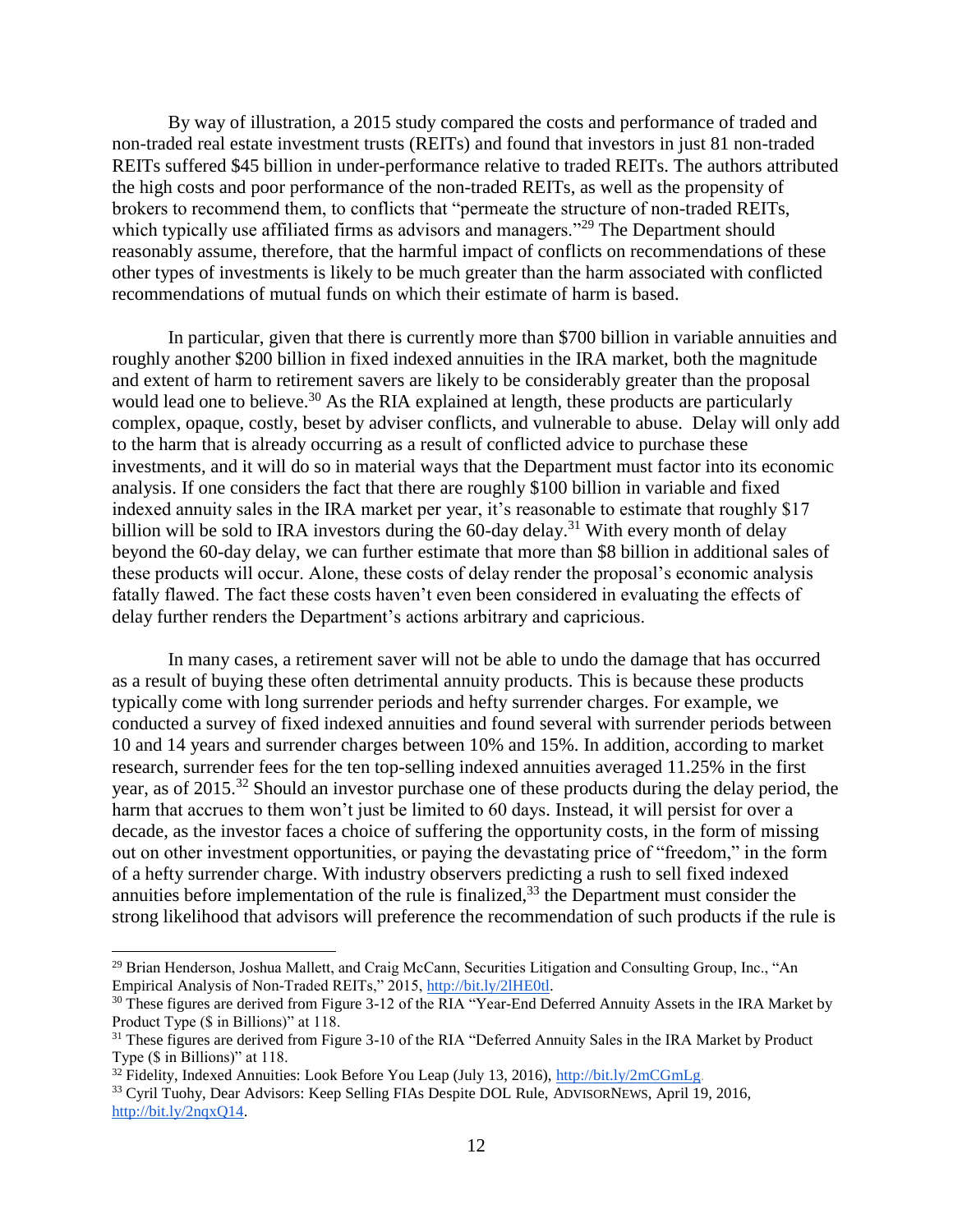delayed. Many of these annuity products are likely to be sold as a result of rollover recommendations.

# *C. The Department hasn't adequately considered the risk of harm associated with rollover recommendations more generally*

The Department has also failed to give adequate consideration to the risks of investor harm associated with rollovers more generally. According to industry statistics, \$429.6 billion was rolled over in 2014, and that trend has been growing every year since 2009.<sup>34</sup> Assuming this trend continues, it is reasonable to assume that upwards of \$40 billion is being rolled over every month. This would mean that more than \$80 billion could be rolled over during the delay. And with every month of delay beyond the 60-day delay, we can further estimate that more than \$40 billion will be rolled over. Much of the money that's rolled over will be transferred because a financial advisor recommended doing so. According to ICI's 2016 *Fact Book*, "Advisers were consulted by 63 percent of traditional IRA-owning households with rollovers, with nearly half indicating they primarily relied on financial professionals."<sup>35</sup>

Rollover recommendations clearly would be covered under ERISA's full legal protections beginning on April 10th. Delaying the rule's applicability date would mean that the protections of the rule do not apply to these recommendations. That would leave investors vulnerable to recommendations that are not in their best interests, which has been identified by the Government Accountability Office and others as a serious problem. It would also leave them without any ability to hold financial professionals who make such recommendations accountable. That risk is not included in the Department's estimate of investor harm.

# *D. The Department hasn't even considered the harm that would result from non-fiduciary advice to small retirement plans during the delay*

Nor does the Department's illustration of harm include the harm that retirement plan participants suffer when their employers get conflicted advice about plan offerings, driving up the cost of plan investment options. The RIA highlighted a GAO study that found that defined benefit pension plans using consultants with undisclosed conflicts of interest earned 1.3 percentage points per year less than other plans, for example. The proposal doesn't consider the ongoing harm to plan participants as a result of these reductions in performance. Yet, because of the large number of individuals affected, including individuals who will never directly consult a financial professional, this is likely the single greatest source of investor harm that results from gaps in the definition of fiduciary investment advice.

Recent research shows that conflicts in the  $401(k)$  context can harm  $401(k)$  participants, in the form of both excessive costs and inferior returns. For example, a study by the Center for Retirement Research at Boston College found that mutual fund companies involved in plan management often act in ways that appear to advance their interests at the expense of plan

<sup>&</sup>lt;sup>34</sup> Investment Company Institute, Report: The US Retirement Market, Third Quarter 2016 (xls), Table 9, Traditional IRA Assets and Flows, Table 10, Roth IRA Assets and Flows, Dec 22, 2016, [http://bit.ly/2n1nZSY.](http://bit.ly/2n1nZSY)

<sup>&</sup>lt;sup>35</sup> Investment Company Institute, 2016 Investment Company Fact Book, A Review of Trends and Activities in the U.S. Investment Company Industry 56th edition, [http://bit.ly/2mEoGR9,](http://bit.ly/2mEoGR9) at 154.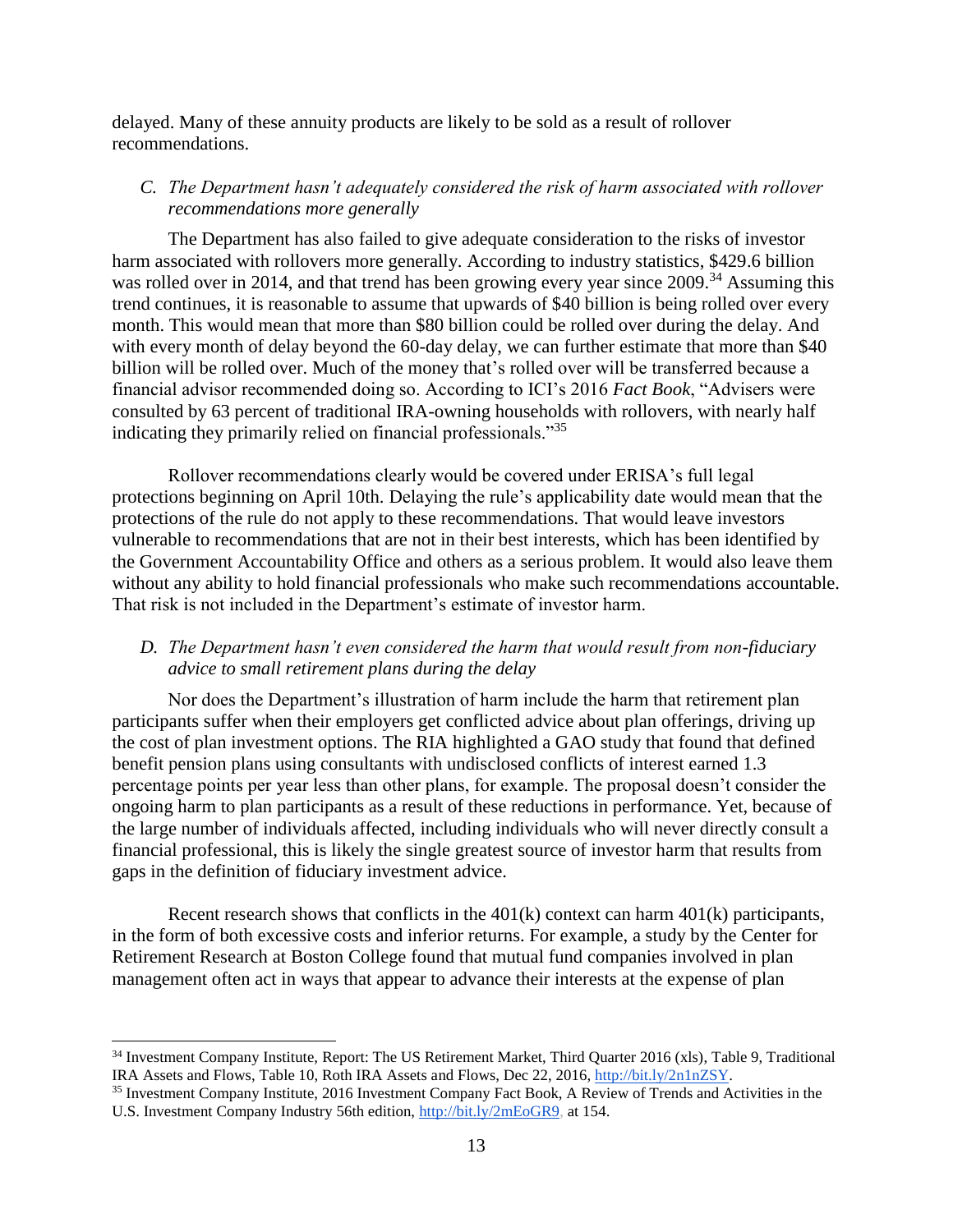participants.<sup>36</sup> The authors found that this bias is especially pronounced in favor of affiliated funds that delivered sub-par returns over the preceding three years. And participants do not shift their savings to undo this favoritism, especially the favoritism shown to sub-par affiliated funds, according to the study. The study also found that the lackluster performance of these sub-par funds usually persists.

Another recent study published in the *Yale Law Journal* found that a significant portion of 401(k) plans establish investment menus that predictably lead investors to hold high-cost portfolios.<sup>37</sup> Using data from more than  $3,500\,401(k)$  plans with more than \$120 billion in assets, the authors found that fees and menu restrictions in an average plan lead to a cost of seventyeight basis points in excess of index fund fees. The authors also documented a wide array of "dominated" menu options – funds that make no substantial contribution to menu diversity but charge fees significantly higher than those of comparable funds in the marketplace. The authors estimated that fees were so high in 16% of the plans they analyzed, that, for a young employee, the fees would consume the tax benefits of investing in a 401(k). Importantly, the authors observed that costs did not appear to simply be due to economies of scale; rather, the authors found substantial variation in total costs over plans of similar size. This suggests a serious breakdown in the protections that are supposed to apply to retirement plans, one that can likely be attributed in large part to the lack of financial sophistication among employers and their reliance on non-fiduciary advice from financial firms.

At the end of the third quarter of 2016, 401(k)s held roughly \$4.8 trillion, with mutual funds managing \$3.0 trillion of that total. If we make the most conservative estimates – that just 5% of the 401(k) mutual fund market is invested in mutual funds that underperform available alternatives because of conflicts of interest – that would yield an estimate that \$150 billion of the 401(k) mutual fund market is affected. If we assume, conservatively, that this part of the market is underperforming available alternatives by 50 basis points per year because 401(k) plan sponsors and participants are not receiving best interest advice, that means 401(k) investors are losing \$750 million annually, which amounts to \$125 million in losses during the proposed 60 day delay. And for every month of delay, we can further estimate that 401(k) investors will lose an additional \$62.5 million. If, however, we assume that conflicts of interest are more pronounced in certain parts of the 401(k) market and that 5% of the 401(k) mutual fund market is invested in mutual funds that underperform available alternatives by 1% per year, that means 401(k) investors are losing \$1.5 billion annually, which amounts to \$250 million during the proposed 60-day delay. And for every additional month of delay, we can further estimate that 401(k) investors will lose an additional \$125 million.

There is strong evidence to suggest that these estimates greatly understate the percentage of the market that is affected. If, therefore, we assume that 10% of the 401(k) mutual fund market is invested in mutual funds that underperform available alternatives because of conflicts of interest, that would yield an estimate that \$300 billion of the 401(k) mutual fund market is affected. If we assume that this part of the market is underperforming available alternatives by 50

<sup>&</sup>lt;sup>36</sup> Veronika K. Pool, Clemens Sialm, and Irina Stefanescu, Are  $401(k)$  Investment Menus Set Solely for Plan Participants?, Center for Retirement Research Boston College, August 2015, [http://bit.ly/1Fhyu97.](http://crr.bc.edu/wp-content/uploads/2015/08/IB_15-13.pdf) <sup>37</sup> Ian Ayres & Quinn Curtis, Beyond Diversification: The Pervasive Problem of Excessive Fees and "Dominated

Funds" in 401(k) Plans, Yale Law Journal, March 2015[,](http://www.yalelawjournal.org/article/excessive-fees-and-dominated-funds-in-401k-plans) [http://bit.ly/2nwVtFF.](http://www.yalelawjournal.org/article/excessive-fees-and-dominated-funds-in-401k-plans)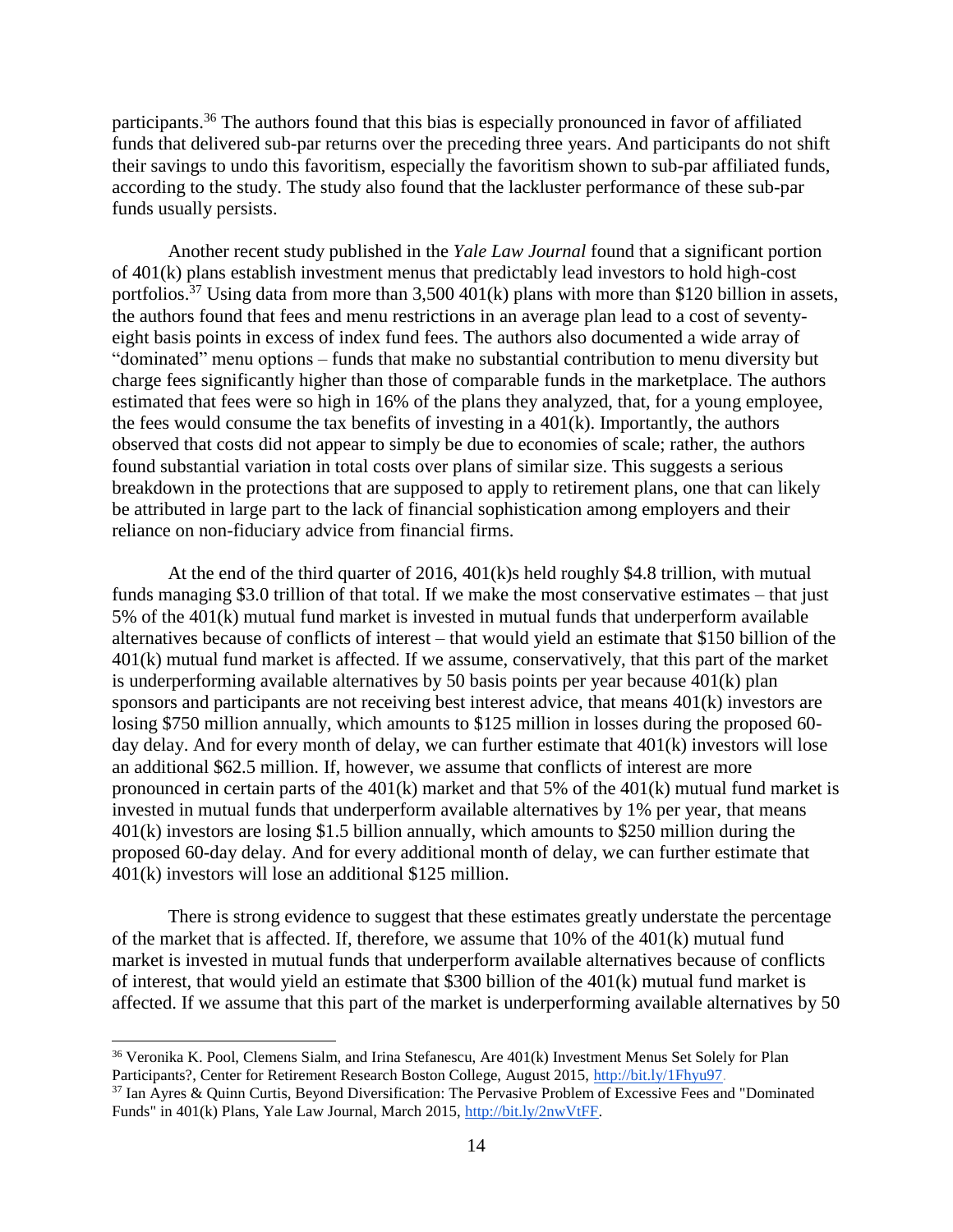basis points per year because 401(k) plan sponsors and participants are not receiving best interest advice, that means 401(k) investors are losing \$1.5 billion annually, which amounts to \$250 million in losses during the proposed 60-day delay. And for every additional month of delay, we can further estimate that 401(k) investors will lose an additional \$125 million. If, however, we assume that conflicts of interest are more pronounced in certain parts of the 401(k) market and that 10% of the 401(k) mutual fund market is invested in mutual funds that underperform available alternatives by 1% per year, that means  $401(k)$  investors are losing \$3 billion annually, which amounts to \$500 million in losses during the proposed 60-day delay. And for every additional month of delay, we can further estimate that 401(k) investors will lose an additional \$250 million.

If we assume that conflicts of interest in the 401(k) market are pervasive and that 25% of the 401(k) mutual fund market is invested in mutual funds that underperform available alternatives because of conflicts of interest, that would yield an estimate that \$750 billion of the 401(k) mutual fund market is affected. If we assume that this part of the market is underperforming available alternatives by 50 basis points per year because 401(k) plan sponsors and participants are not receiving best interest advice, that means 401(k) investors are losing \$3.75 billion annually, which amounts to \$625 million in losses during the 60-day delay and an additional \$312.5 million for every added month of delay. If we assume that 25% of the 401(k) mutual fund market is invested in mutual funds that underperform available alternatives by 1% per year because of conflicts of interest, that would suggest that 401(k) investors are losing \$7.5 billion annually. That amounts to \$1.25 billion in losses during the proposed 60-day delay, and an additional \$625 million for every added month of delay.

| <b>Estimated</b><br>$%$ of<br><b>Assets</b><br><b>Affected</b> | <b>Assets Affected</b> | 50 bps underperformance                                                                          | 1% underperformance                                                                           |
|----------------------------------------------------------------|------------------------|--------------------------------------------------------------------------------------------------|-----------------------------------------------------------------------------------------------|
| 5%                                                             | \$150 billion          | $$750$ million/year =<br>\$125 million/60-day delay<br>and \$62.5 million/month<br>thereafter    | $$1.5$ billion/year =<br>\$250 million/60-day delay<br>and \$125 million/month<br>thereafter  |
| 10%                                                            | \$300 billion          | $$1.5$ billion/year =<br>\$250 million/60-day delay<br>and \$125 million/month<br>thereafter     | $$3 billion/year =$<br>\$500 million/60-day delay<br>and \$250 million/month<br>thereafter    |
| 25%                                                            | \$750 billion          | \$3.75 billion/year $=$<br>\$625 million/60-day delay<br>and \$312.5 million/month<br>thereafter | $$7.5 billion/year =$<br>\$1.25 billion/60-day delay<br>and \$625 million/month<br>thereafter |

These estimates don't include the harms to 401(k) investors that result from investing in non-mutual funds, including high-cost variable annuities, when they are offered in 401(k) plans.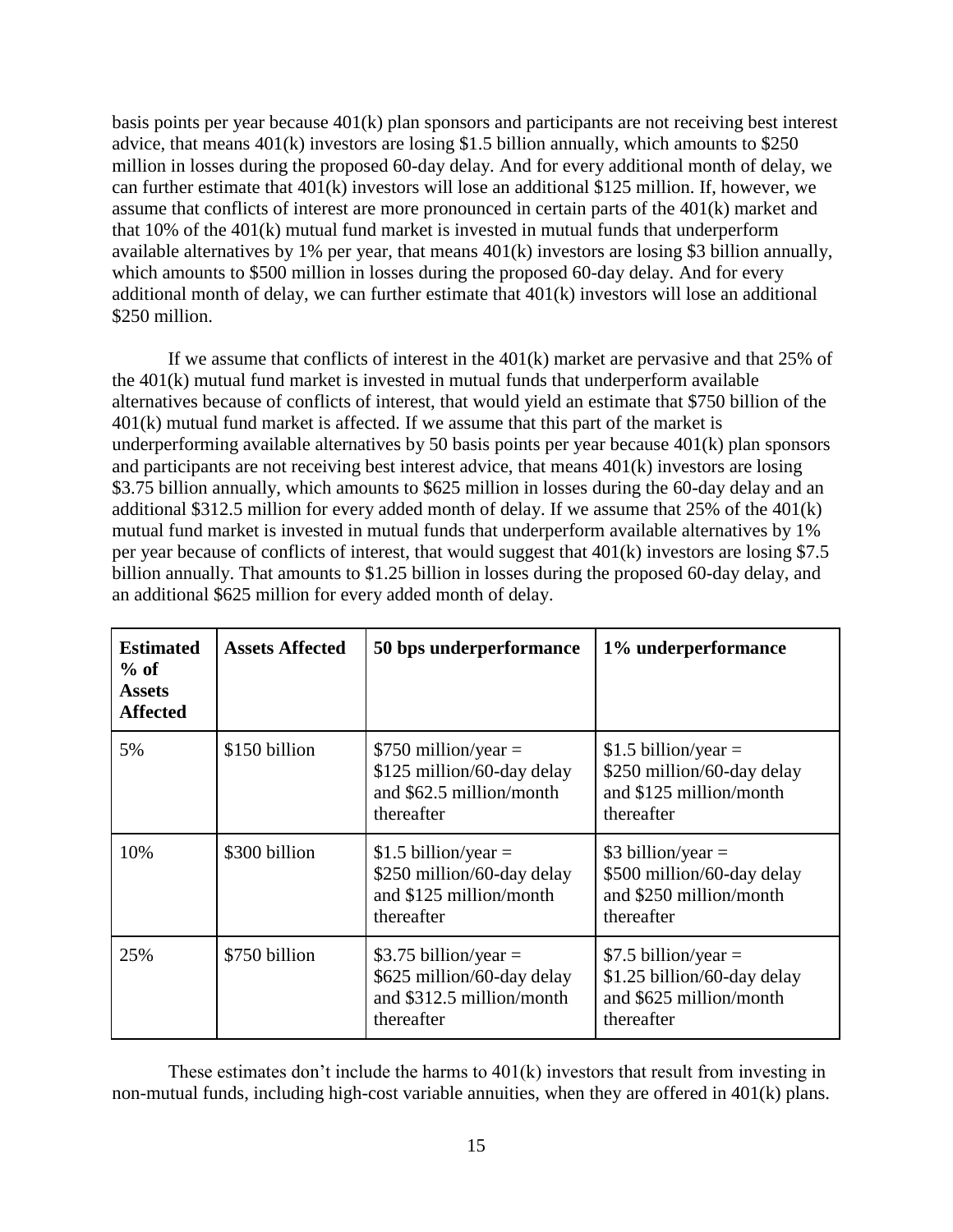In summary, 401(k) participants are likely to suffer at least \$125 million in harm, and possibly as much as \$1.25 billion, as a result of the proposed 60-day rule delay. Each additional month of delay to complete the reconsideration is likely to result in between \$62.5 and \$625 million in harm. And yet, the proposal doesn't even consider the harm to 401(k) participants that would result from a delay, an oversight that renders its analysis grossly insufficient.

## *E. The Department must consider this qualitative information in determining whether a delay is appropriate even if it cannot quantify the full extent of the harm*

Because of all that it leaves out, suggesting that the estimate presented in the NPRM reflects the totality of the harm to investors is akin to placing one's toe on a scale and then claiming that the result is an accurate measure of one's weight. Looked at in this light, industry rule opponents' quibbling over the RIA calculations are irrelevant, and their suggestions that the Department has overstated the harm are patently absurd. The Department, of course, has suggested no such thing. The limited scope of the cost estimate presented here reflects the dearth of peer reviewed independent research on which to base a quantitative estimate of investor harm, not a belief that this reflects the full extent of harm that results from conflicted advice.

On the contrary, the RIA prepared during the Department's consideration of the conflict of interest rule extensively chronicles the nature and extent of conflicts that can influence retirement investment advice.<sup>38</sup> Documenting the many forms advisers' conflicts can take and the variety of ways in which those conflicts can bias their advice, the RIA found that "conflicted advice is widespread, causing serious harm to plan and IRA investors."<sup>39</sup> Furthermore, the RIA found that advisers' compensation arrangements are often calibrated to align the interests of the firms, their advisers, and product manufacturers, not to promote investors' best interests.<sup>40</sup>

Having examined "a wide body of economic evidence," the Department concluded "that the impact of these conflicts of interest on investment outcomes is large and negative."<sup>41</sup> It based that assessment on an evaluation of "statistical analyses of conflicted investment channels, experimental studies, government reports documenting abuse, and economic theory on the dangers posed by conflicts of interest and by the asymmetries of information and expertise that characterize interactions between ordinary retirement investors and conflicted advisers."<sup>42</sup> That evidence, which "consistently point to a substantial failure of the market for retirement advice," led the Department to estimate that: "The underperformance associated with conflicts of interest – in the mutual funds segment alone – could cost IRA investors between \$95 billion and \$189 billion over the next 10 years and between \$202 billion and \$404 billion over the next 20 years."<sup>43</sup> Importantly, the RIA cautions that, "While these expected losses are large, they

<sup>&</sup>lt;sup>38</sup> Department of Labor, "Regulating Advice Markets, Definition of the Term "Fiduciary," Conflicts of Interest, Retirement Investment Advice," *Regulatory Impact Analysis for Final Rule and Exemptions,* April 2016, [http://bit.ly/2mT9Gfq.](http://bit.ly/2mT9Gfq) (hereinafter RIA)

 $39$   $\bar{d}$ , at 8.

<sup>40</sup> *Id*.

<sup>41</sup> *Id*. at 158.

<sup>&</sup>lt;sup>42</sup> *Id.*; CFA presented extensive evidence of the harmful impact of conflicted advice in its original comment letter on the rule proposal. See, July 21, 2015 letter from Barbara Roper and Micah Hauptman, Consumer Federation of America, to the Department of Labor, [http://bit.ly/2mtNqgg.](http://bit.ly/2mtNqgg) <sup>43</sup> *Id*.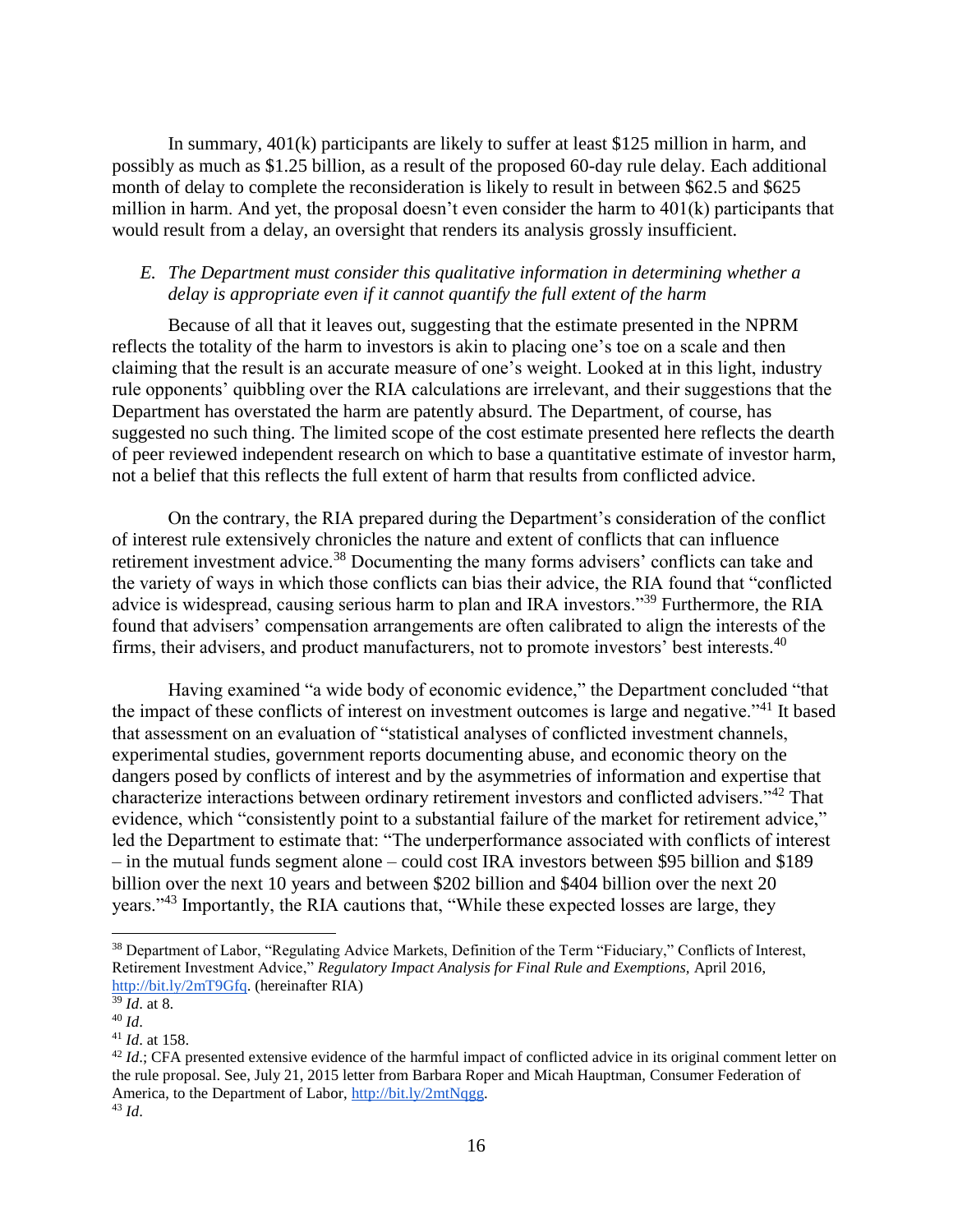represent only a portion of what retirement investors stand to lose as a result of adviser conflicts. Data limitations impede quantification of all of these losses, but there is ample qualitative, anecdotal, and in some cases empirical evidence that they occur and are large both in instance and on aggregate."<sup>44</sup> Four separate court decisions have endorsed the validity of the RIA analysis and rejected industry lobbyists' claims to the contrary.<sup>45</sup>

In considering whether to delay the rule – and if so whether to delay all or only some of the rule's requirements – the Department should not limit itself to weighing just those costs that it can quantify, which it knows represent only a tiny fraction of the total harm to investors. It must also consider the broader range of evidence of harm evaluated in the RIA when it concluded that the rule was needed to protect investors from the harmful impact of conflicted retirement investment advice.

We say this even though we recognize that industry opponents will inevitably seek to flood the comment record in favor of delay and reconsideration with unverifiable, speculative, and anecdotal accounts of the harmful effect that they predict the rule will have on retirement investors. If they follow their past practices, those accounts will in many cases consist of (1) paid studies using cherry-picked "data" that the sponsors will not share and that cannot be replicated or tested for accuracy and reliability; (2) an astroturf campaign designed to generate letters from customers who have been fed misinformation about the rule by industry trade associations and their member firms;<sup>46</sup> or (3) self-interested comments from individual financial professionals who conveniently, but falsely, claim that this rule is a "solution in search of a problem" and that any harms in the market are the result of "a few bad apples," pointedly ignoring evidence of a market failure that is driven by skewed incentives.

The Department must therefore draw a clear distinction between credible but nonquantifiable information of the type it relied on in developing the RIA and the self-serving and unverifiable complaints of financial firms that stand to profit from the rule's demise.

### **V. Other Stakeholders Would Also Be Harmed By a Delay of the Rule**

While our primary concern is the harm to investors that would result from a delay, they are not the only ones who would be harmed.

 $\overline{a}$ 

<sup>44</sup> *Id*.

<sup>45</sup> Nat'l Ass'n for Fixed Annuities v. Perez, No. 16-1035 (D. D.C. Nov. 4, 2016); Mkt. Synergy Grp. v. Perez, No. 16-CV-4083-DDC-KGS, (D. KS. Nov. 28, 2016) (denying plaintiff's motion for preliminary injunction); (Feb. 17, 2016, granting summary judgment in favor of Department); Chamber of Commerce of the United States v. Hugler, No. 3:16-cv-1476-M (N.D. Tex. Feb. 8, 2017).

<sup>46</sup> A recent *Wall Street Journal* article illustrates the pitfalls of relying on these sorts of accounts. (Daisy Maxey and Veronica Dagher, Meet the Retirement Savers Who Oppose the Fiduciary Rule, WALL STREET JOURNAL, Feb. 15, 2017, [http://on.wsj.com/2lDh5Pg\)](http://on.wsj.com/2lDh5Pg). One individual quoted in the article blamed the regulation for a change that would likely constitute a violation of the rule if it were already in effect -- being steered out of a commission account and into a fee account, even though she only trades a few times a year and her costs would go up because of the switch. Another suggested that, rather than focusing on advisers, the rule should limit the incentives that those providing investment products can offer, which is of course precisely what the rule aims to do.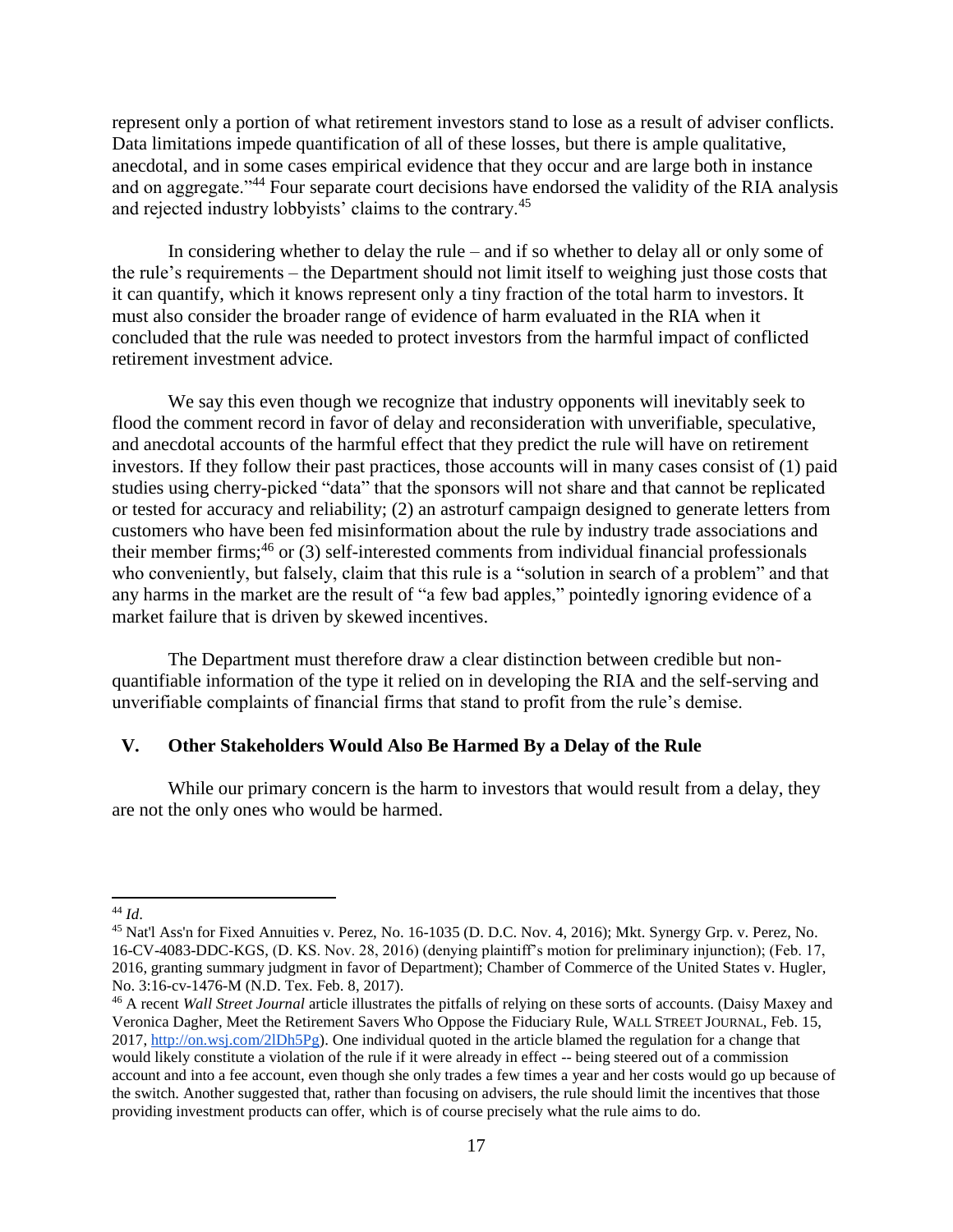## *A. Companies that have marketed compliance services based on the rule would be harmed by a delay*

A number of companies have invested considerable resources in developing compliance services that they are marketing to financial firms to aid in implementation of the rule. Delaying the rule, and doing so with an eye toward revising or repealing it, raises the very real prospect that their investment in those services could be wasted, and their businesses could be destroyed. At the very least, they may have to make substantial revisions in their services to accommodate any changes the Department may adopt. In the meantime, they risk being left in limbo during a delay, without a ready market for their services. As one compliance service provider, who developed a business specifically tied to the rule, recently told us: "We've built a company on this product. We paid lawyers, hired people, and marketed that service. Then suddenly there's no clear direction, and we're in wait and see mode. That's a significant problem for us."

To the degree that firms are counting on income from these services, delaying the rule, and doing so with an eye toward its eventual revision or repeal, threatens their very livelihood. Facing a 60-day period without revenue, and with no new business coming in, could force companies to make severe cut-backs. Will employees have to take a reduction in salary or even go unpaid during this period? Will they be laid off? Will the delay drive some of the smallest operators out of the market entirely? The longer the delay, the more firms likely it is that could see their businesses destroyed, particularly when there is no certainty that there will be a market for their services at the end of the delay. These businesses reasonably relied, to their detriment, on a regulatory regime which is now facing possibly significant change or even repeal. The fact that the Department hasn't even considered this issue as part of its analysis of the delay proposal further exposes the fact that its action is arbitrary and capricious.

## *B. Mutual funds that developed new share classes to ease compliance with the rule would be harmed by a delay*

In addition to the compliance services discussed above, a number of companies have developed new product lines designed to ease compliance with the rule. In perhaps the most exciting, beneficial development attributable to the rule, the Securities and Exchange Commission (SEC) earlier this year approved a proposal from Capital Research to develop a new class of mutual fund shares, dubbed "clean shares," which allow the broker's compensation for recommending the funds to be separately negotiated with the client, in the same way that commissions on sales of stocks and ETFs are.<sup>47</sup> Since then, Janus has also sought approval for a similar offering.<sup>48</sup> Judging from the price competition that exists for brokerage commissions, investors can expect to reap cost savings far beyond anything the Department anticipated if "clean shares" are adopted more widely and commissions for mutual funds are finally subject to the same market forces that have been so successful in bringing down other brokerage costs.

Another cost-saving development attributable to the rule is the broad adoption of a new class of T shares. Like clean shares, T shares are designed to reduce differential compensation

<sup>47</sup> Jason Zweig, SEC Blesses Negotiable Mutual-Fund Fees, WALL STREET JOURNAL, Jan. 11, 2017, [http://on.wsj.com/2lL61iW.](http://on.wsj.com/2lL61iW)

<sup>48</sup> Johanna Bennett, Janus Seeks SEC Approval For Clean Shares, BARRON'S, Jan. 26, 2017, [http://on.barrons.com/2maHwz7.](http://on.barrons.com/2maHwz7)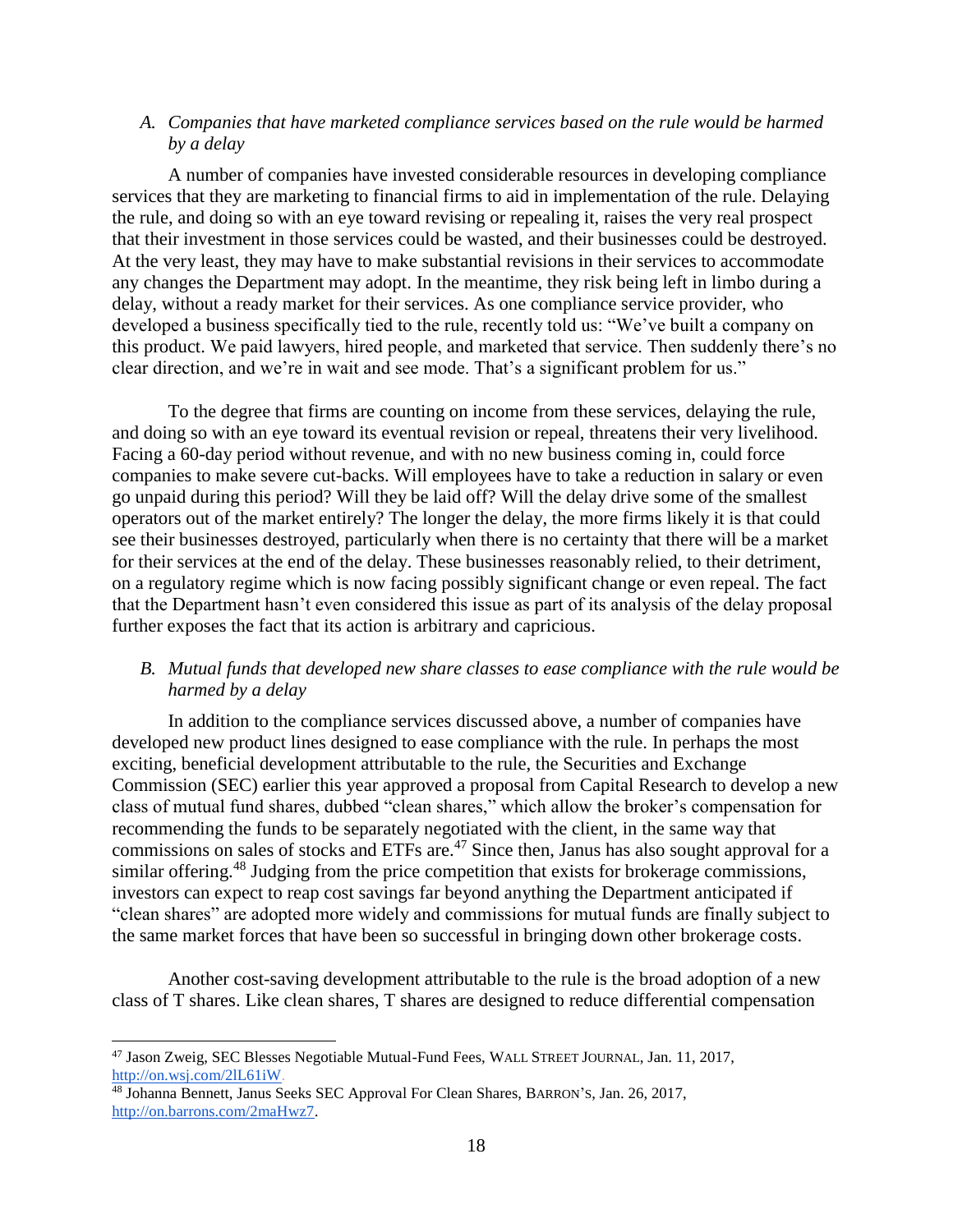that creates incentives to favor sale of funds that compensate the broker more generously. With front loads that are roughly half of those for typical A shares, T shares also promise significant cost reductions for investors.<sup>49</sup> More than 30 fund companies have already launched the new shares, and 20 more have filed to do so, with  $3,800$  such offerings now available.<sup>50</sup> Morningstar predicts that every fund company that currently offers A shares will soon offer lower cost T shares, and thousands of such offerings are already in development.

While these new share classes provide an excellent alternative to ease compliance with the conflict mitigation requirements of the rule, financial firms' interest in recommending these shares may evaporate if the rule is delayed and ultimately revised or repealed. Indeed, we are already seeing evidence that, as a result of this proposed delay, brokerage firms that were planning to offer the new share classes are being forced to reconsider those plans as fund companies have responded to the delay proposal by halting their development. As the *Wall Street Journal* recently reported, "Work to create these transaction or 'T' shares has been delayed or suspended while the Labor Department reviews the rule for repeal or revision, according to some brokerage firms familiar with fund managers' efforts surrounding the shares."<sup>51</sup> According to the article, "fund firms are expected to wait and see how the review plays out before deciding whether to proceed with the T shares' development." Investors, who would have benefitted from the reduced conflicts and cost savings, brokers who counted on the funds' availability when developing their implementation plans, and fund firms, that devoted significant resources to development of the new fund options, will all therefore be harmed as a result of the delay.

# *C. Insurers that developed new, more consumer-friendly annuities would be harmed by a delay*

Insurance companies have also developed new share classes of annuities, including new versions designed to be sold by fee-only advisers.<sup>52</sup> Fee-based varieties of both variable and fixed indexed annuities are available.<sup>53</sup> This ensures that annuities will still be available to retirement savers, even at firms that choose to implement the rule by converting to fee accounts. Many of the new options appear to have very attractive features, including low costs, short surrender periods, and good investment options to choose from. These changes are directly attributable to the rule, according to industry experts: "Many expect that the trend of fee-based annuities with short (or no) surrender periods and low surrender charges will continue as fees must be disclosed and the client's best interests must be taken into account."<sup>54</sup> Indeed, as one

 $\overline{a}$ 

<sup>49</sup> John Rekenthaler, Lower-Cost T Shares Coming to a Fund Near You, MORNINGSTAR, Jan. 6, 2017, [http://bit.ly/2lsAoiR.](http://bit.ly/2lsAoiR)

<sup>&</sup>lt;sup>50</sup> John Waggoner, Expect a spring torrent of new mutual fund share classes, INVESTMENT NEWS, March 8, 2017, [http://bit.ly/2nr9C6Y.](http://bit.ly/2nr9C6Y)

<sup>51</sup> Michael Wursthorn and Sarah Krouse, New Class of Mutual Fund Shares in Limbo as 'Fiduciary' Rule Is Delayed, WALL STREET JOURNAL, March 5, 2017[, http://on.wsj.com/2mUDBaL.](http://on.wsj.com/2mUDBaL)

<sup>&</sup>lt;sup>52</sup> Robert Bloink and William H. Byrnes, "After the DOL Fiduciary Rule, Enter the Fee-Based Variable Annuity," THINKADVISOR, July 4, 2016, [http://bit.ly/29xyBnk.](http://bit.ly/29xyBnk) 

<sup>53</sup> *See, e.g.,* Press Release, "Jackson Launches Elite Access Advisory," (January 23, 2017) [http://bit.ly/2mdi7S1;](http://bit.ly/2mdi7S1) Jefferson National, Monument Advisor, The Industry's First Flat-Fee Variable Annuity[, http://bit.ly/2lOirvk;](http://bit.ly/2lOirvk) Christopher Robbins, AIG Enters Fee-Only VA Business, Financial Advisor, Feb. 10, 2017, [http://bit.ly/2mdTYvz;](http://bit.ly/2mdTYvz) and Press Release, "Allianz Life Launches New Retirement Foundation ADV Annuity," Business Wire (February 7, 2017), [http://bit.ly/2mUJzIK.](http://bit.ly/2mUJzIK)

<sup>54</sup> Robert Bloink, and William H. Byrnes, After the DOL Fiduciary Rule, Enter the Fee-Based Variable Annuity, THINKADVISOR, July 4, 2016, [http://bit.ly/29xyBnk.](http://bit.ly/29xyBnk)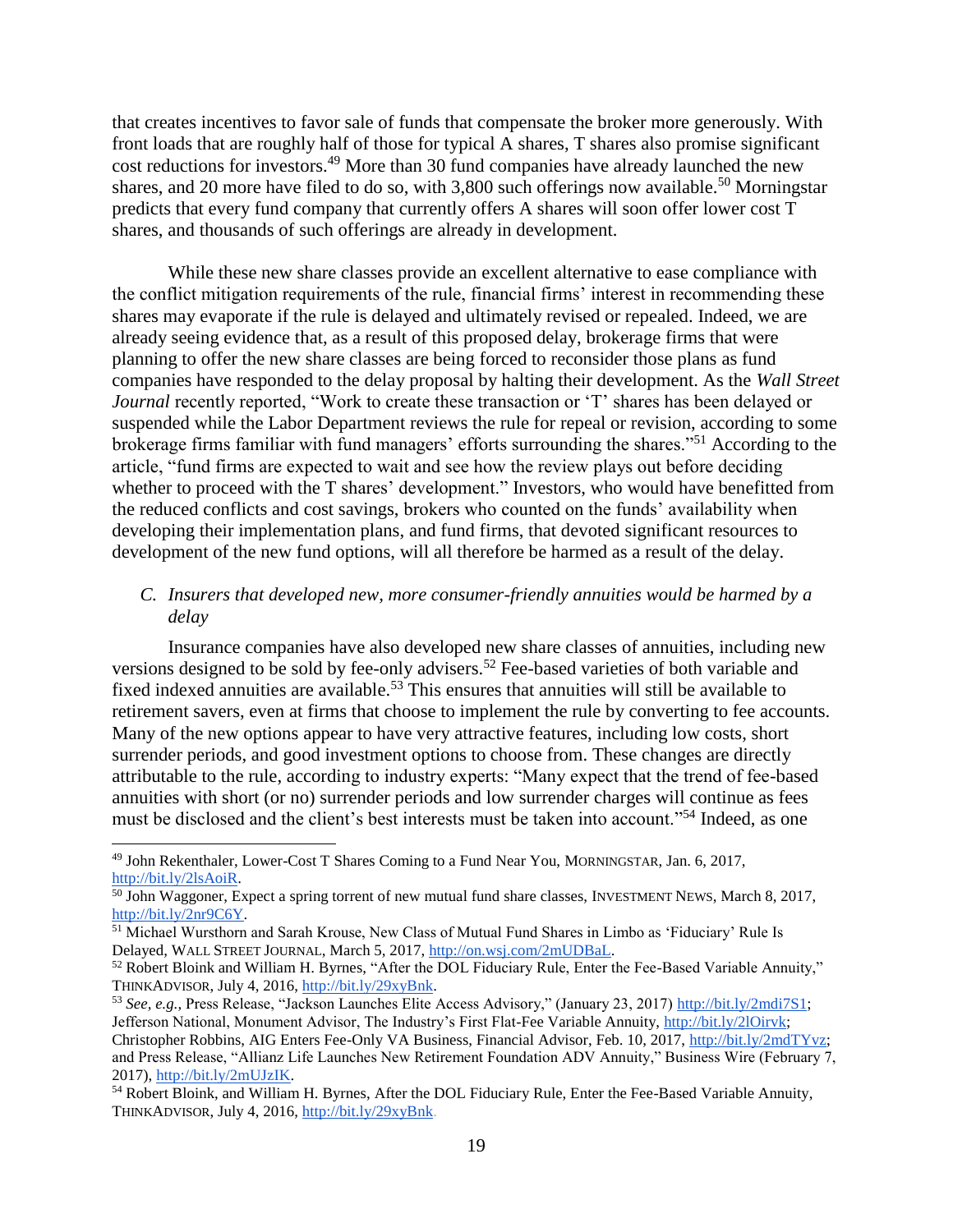financial planner and industry analyst suggested, the rule may provide the impetus the insurance industry needs to improve annuity products, making them more attractive to a wider array of financial advisers operating under a fiduciary standard.<sup>55</sup>

If the Department delays the rule, and does so with an eye to eventual repeal or revision, investments by mutual fund companies and insurers in the development of the share classes and investment options designed to work with the rule could be lost, along with the enormous potential savings to retirement savers that they promise to deliver. The Department has failed to give adequate consideration to this issue in assessing the costs of a delay. It will take on added importance when the Department begins its reconsideration of the rule itself. As these developments make clear, the conflict of interest rule is delivering benefits to retirement savers far beyond anything the Department envisioned when developing the rule, thanks to financial firms' capacity for innovation. These advances must not be put at risk.

# **VI. The NPRM Likely Overstates the Cost Savings to Financial Firms**

As discussed above, the estimate of harm in the rule proposal is based on only a tiny portion of the total harm that would result from a delay. The same is not true of the estimated cost savings to industry, which is derived from information supplied by financial firms and their lobbyists regarding their total expected costs of compliance. While the actual costs may be marginally more, or less, than is estimated here, the estimate of cost savings to industry from a delay does not exclude whole categories of cost, let alone the majority of those costs, as is the case with the estimate of investor harm.

We fully expect, based on their past actions, that the industry opponents will claim that their costs of compliance are significantly larger than the Department's estimates in order to help the Department "justify" what is clearly an arbitrary and capricious action. When considering this new information, the Department must bring the same scrutiny and skepticism that it brought previously to the industry opponents' cost estimates. Specifically, we remind the Department of its concerns about both the SIFMA and FSI cost estimate reports, on which the Department ultimately based its final rule cost estimates and which are also the basis for the cost savings to industry in this proposal: "These data are problematic due to small sample sizes, selection issues, lack of peer review, lack of independent verification, and the reports' omission of details about sample composition, survey design, and data collection. All of these factors cast doubt on the accuracy and reliability of these data."<sup>56</sup>

Despite these specific concerns, and the broader concern that "[i]t is likely that the reports err on the side of overestimating compliance costs," the Department nonetheless decided to use the two reports' estimates as benchmarks for its own cost estimates.<sup>57</sup> Given that the current cost savings to financial firms are already derived from industry cost estimates, which are likely to be overstated, the current cost savings estimates to financial firms are similarly likely to

<sup>55</sup> Michael Kitces, Why The DoL Fiduciary Rule Won't Kill Annuities, It Will Make Them Stronger!, NERD'S EYE VIEW AT KITCES.COM, April 12, 2016, [http://bit.ly/22THLKe.](http://bit.ly/22THLKe) 

<sup>56</sup> RIA at 209.

<sup>57</sup> *Id*. at 210.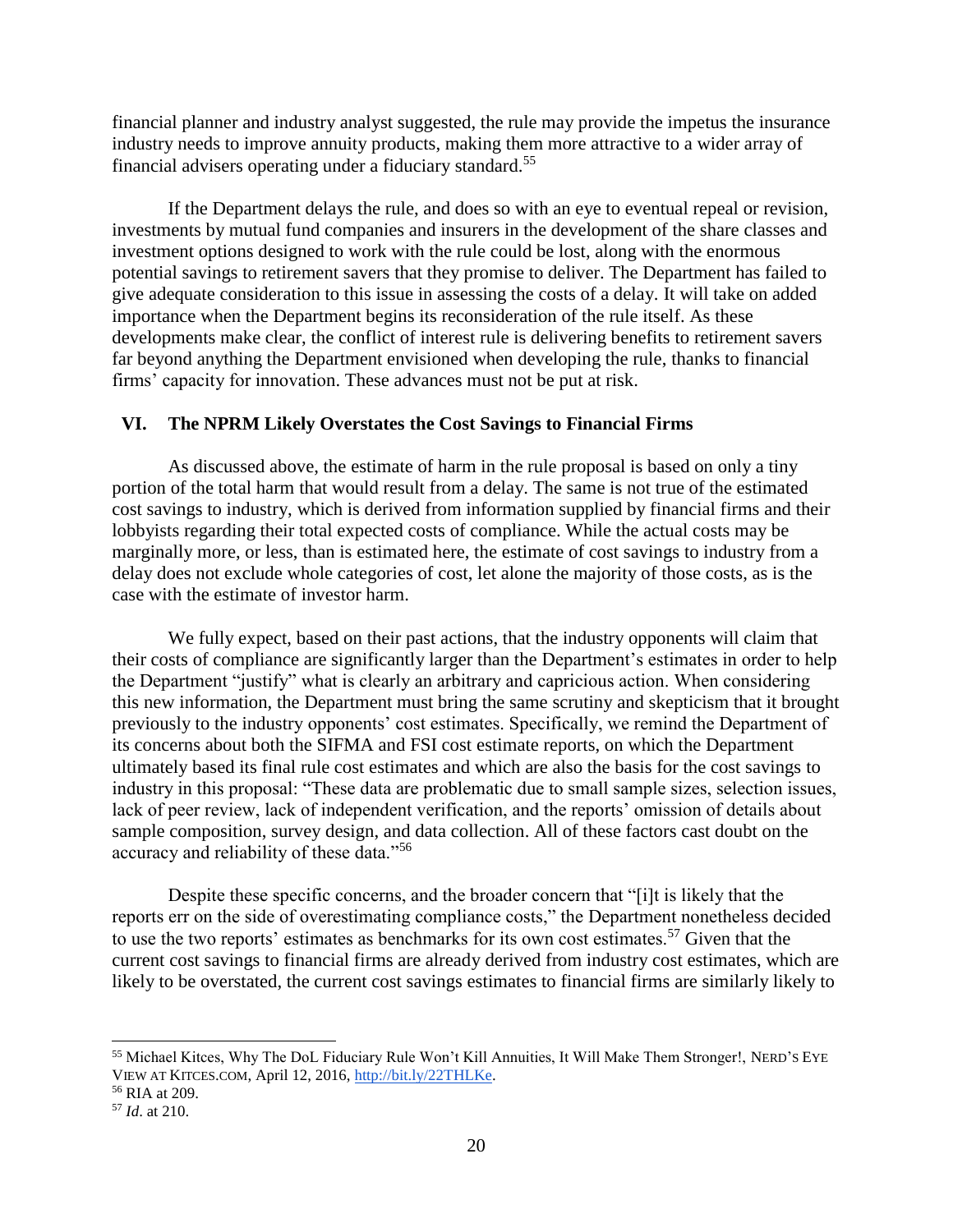be overstated. The Department must not compound this deficiency by accepting at face value whatever numbers the industry opponents provide.

In addition, the Department must not include start-up costs in its cost-savings estimates. With scheduled implementation of the rule just two months away when the White House issued its memorandum directing the Department to reconsider the rule, only the most irresponsible of firms would have failed to have completed the bulk of the changes needed to comply with those rule requirements due to take effect in April. As discussed above, numerous firms report having already invested significant resources in order to be prepared to comply with the rule as scheduled. Ironically, those firms that have been responsible and moved forward quickly to ensure they would be ready for compliance on day one would be punished by a delay, relative to those who drug their feet, since the more responsible firms will have greater sunk costs. At best, firms that remain committed to acting in customers' best interests would be unable to recoup those sunk costs. However, if firms that have invested heavily in compliance try to recoup a portion of those sunk costs by aggressively pushing investments during the delay that pay higher compensation to the seller, and particularly those with long surrender periods and high surrender costs, the harm to retirement investors will be magnified.

Finally, the NPRM suggests that an implementation delay could reduce the cost of compliance by allowing firms to take "gradual steps toward preparing for compliance." Such benefits would only accrue, however, if the firms know precisely what compliance requirements they are facing once the delay ends. That is not the case here, where the delay is designed, not to ease compliance, but to allow for a sweeping reconsideration of the rule. No one knows at this point what the end result of that reconsideration will be. Anything from reaffirmation of the rule in its current form to complete repeal is possible. As a result, most firms are likely to pause their implementation efforts until a clearer picture of the likely outcome emerges, not gradually implement a rule that may ultimately be repealed or radically revised. Under these circumstances, the Department cannot reasonably include a more gradual implementation schedule among the cost savings associated with the proposed delay.

#### **VII. The Analysis Provided Does Not Support an Implementation Delay**

Despite overstating the cost savings to financial firms from a delay and vastly understating the harm to retirement investors, the Department's cost benefit analysis does not support a decision to delay implementation of the rule. The Department estimates savings to financial firms of \$42 million from a 60-day delay. That's less than a third of the \$147 million in lost investment gains the Department estimates retirement savers would suffer in the first year as a result of the delay. The \$42 million in projected cost savings is just under five percent of the 10-year total of \$890 million in lost investment gains that the Department estimates the delay would cause. For the Department to approve a delay based on this analysis of the costs and benefits would expose it to legal challenge on the grounds that it had acted in an arbitrary and capricious manner. The longer the delay is expected to last, the greater the imbalance between cost savings to industry and harm to retirement savers becomes.

In considering whether to delay the rule, the Department cannot simply disregard the extensive analysis that went into the rule's adoption. That analysis was developed through one of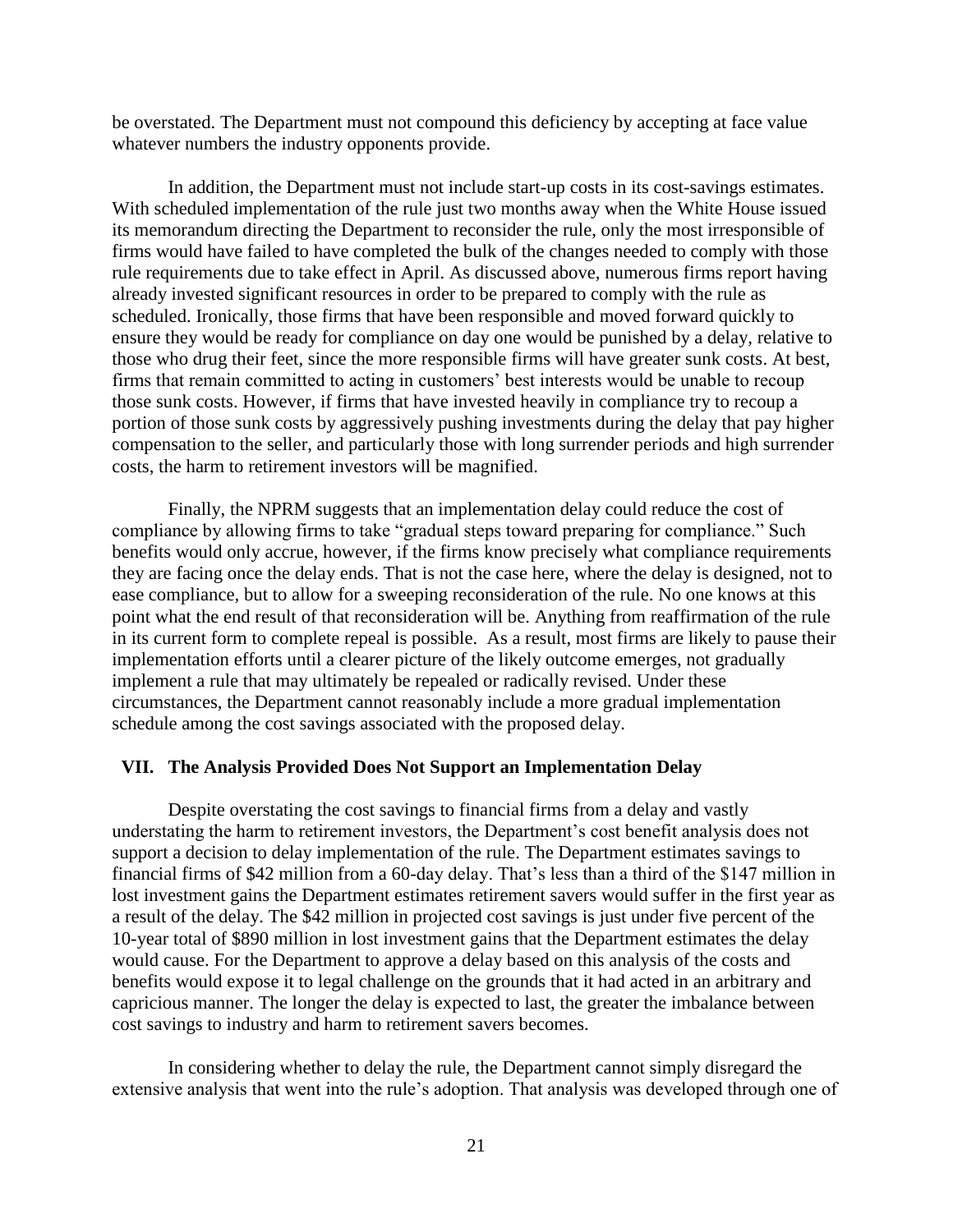the most open and inclusive comment processes on record, a process that spanned six years. During that time, the Department provided several opportunities to comment on the proposal and the RIA, receiving thousands of individual comment letters and hundreds of thousands of submissions made as part of 30 separate petitions. More than 75 individuals testified during four days of public hearings on the rule and the RIA. And, throughout that period, Department officials met individually with hundreds of stakeholders, including both supporters and opponents of the rule. And the Department listened, revising both its rule proposal and the RIA in response to comments received.

While a proposal to delay implementation may not require as extensive an analysis as a proposal to repeal would require, the Department nonetheless must give serious and careful consideration to the potential harmful impact of a delay. The reconsideration on which a decision to engage in additional rulemaking will be based will require more extensive analysis still. The rush to judgment reflected in statements by Administration officials call into question the Department's willingness to engage in a fair and open process. If the Department continues to move forward with a delay and reconsideration based on the hasty, superficial, and biased analysis so far in evidence, it will be guilty of engaging in an inadequate process and vulnerable to legal challenge for acting in an arbitrary and capricious manner.

# **VIII. Delay is Not Needed to Conduct the Required Reconsideration**

In light of the overwhelming evidence that the harm of a delay greatly outweighs the benefits, the Department needs to carefully evaluate whether it would be possible to conduct the required reconsideration of the rule without delaying the April 10 initial implementation date. There is no evidence in the NPRM that the Department has even considered the feasibility of this approach, let alone weighed its costs and benefits. In fact, however, the bulk of the fiduciary rule's operational requirements, including its most controversial elements, are not due to be implemented until January 2018. We therefore see no reason why it wouldn't be feasible for the Department to conduct the required reconsideration during the nearly nine months before the full complement of rule requirements are due to become applicable.

## A. *The rule elements due to be implemented in April are not controversial*

The key components of the rule that are due to be implemented in April are the revised definition of fiduciary investment advice and the impartial conduct standards. The impartial conduct standards include the requirements to offer recommendations in the best interest of the customer, charge only reasonable fees, and avoid misleading statements. These requirements are not controversial. On the contrary, even the most ardent opponents of the conflict rule have stated repeatedly that they favor applying a uniform best interest standard to personalized investment advice.<sup>58</sup>

• SIFMA, the leading lobbyist for the brokerage industry, stated in its July 2015 comment letter that, "SIFMA and the broader financial services industry have long advocated for such a best interest standard when providing personalized investment advice." SIFMA CEO Kenneth Bentsen reiterated that point in his testimony at the public hearing on the

 <sup>58</sup> The following statements are all taken from the groups' July 2015 comment letters.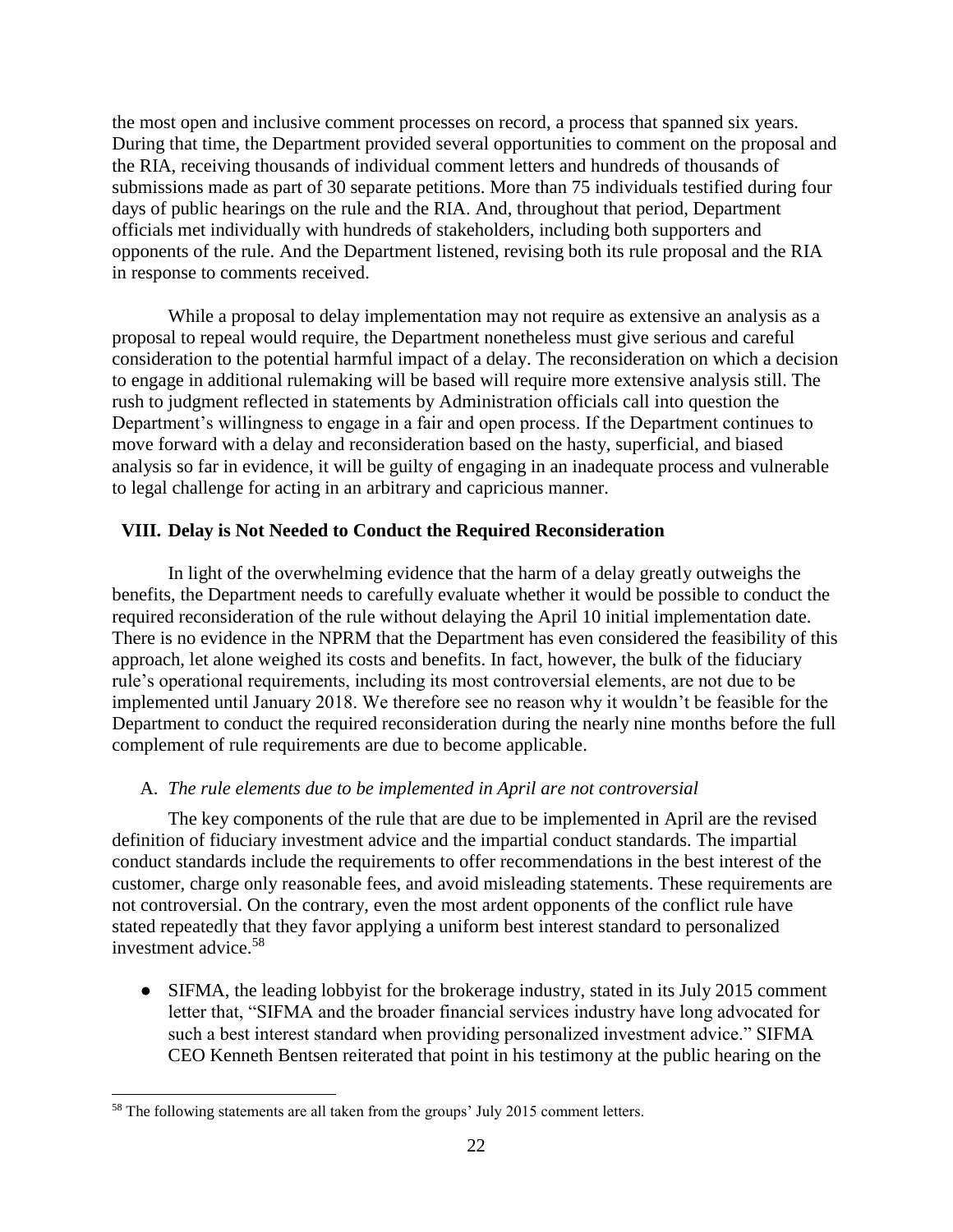proposed rule, when he said that "DOL's definition of a best interest standard ... is fairly consistent with SIFMA's longstanding advocacy in support of such a standard."

- The Insured Retirement Institute (IRI), which represents manufacturers and distributors of annuity products, listed as a "core principle" that, "Financial professionals should be held to a best interest standard when recommending investments to retirement savers."
- The Financial Services Institute (FSI), which represents independent broker-dealers often dually registered as investment advisers, similarly proclaimed its support for a best interest standard, "Since 2009, FSI has supported a uniform fiduciary standard of care applicable to all professionals providing personalized investment advice to retail clients. Consistent with the Department's intent, this standard of care would require financial advisors to act in the best interest of their clients."
- The American Council of Life Insurers (ACLI), a trade association for life insurance companies, stated, "We share the Department's interest in seeing that plan sponsors, plan participants and IRA owners receive advice that is in their best interest," while the National Association of Insurance and Financial Advisors (NAIFA), representing life insurance agents and registered representatives of broker-dealers, states, albeit grudgingly, that it "does not oppose a 'best interest' fiduciary standard for its members."
- Financial Services Roundtable (FSR), which bills itself as the leading advocacy group for America's financial services industry, similarly proclaimed its support for "a 'best interests' standard that would be applicable to investment products and services provided to Americans," and the Investment Company Institute (ICI) affirmed its agreement that "advice providers should act in their clients' best interest."
- Kent Mason, a lobbyist on behalf of financial industry clients and a vocal opponent of the rule, stated unequivocally in his comment letter that "industry supports a best interest standard."

# *B. Rule elements due to be implemented in April are consistent with securities law principles*

The groups cited above have generally expressed a preference for rulemaking under the securities laws, but it would not be possible to achieve the uniform standard they profess to support through such an approach. While SEC rulemaking would cover advice to individuals in both retirement and non-retirement accounts, it would cover only advice about securities. Thus, investors would receive inconsistent protections depending on the type of investment recommended, and financial advisors could easily evade the best interest standard by recommending non-securities, such as insurance products, or fixed indexed annuities, which are exempt from SEC oversight. Ultimately, the DOL, SEC and state insurance regulators all need to act to get a truly uniform best interest standard. But the Department's conflict rule provides an excellent starting point by creating a uniform standard for all recommendations, regardless of investment type, within retirement accounts.

Moreover, both the DOL rule's definition of investment advice and its best interest standard are consistent with the approach industry rule opponents have said they support. In fact, the Department bent over backwards in drafting the rule, and the prohibited transaction exemptions that accompany it, to incorporate securities law principles so that DOL's approach would be generally consistent with a uniform fiduciary rule under the securities laws, should the SEC eventually get around to adopting such a rule. Indeed, the adoption of a "best interest"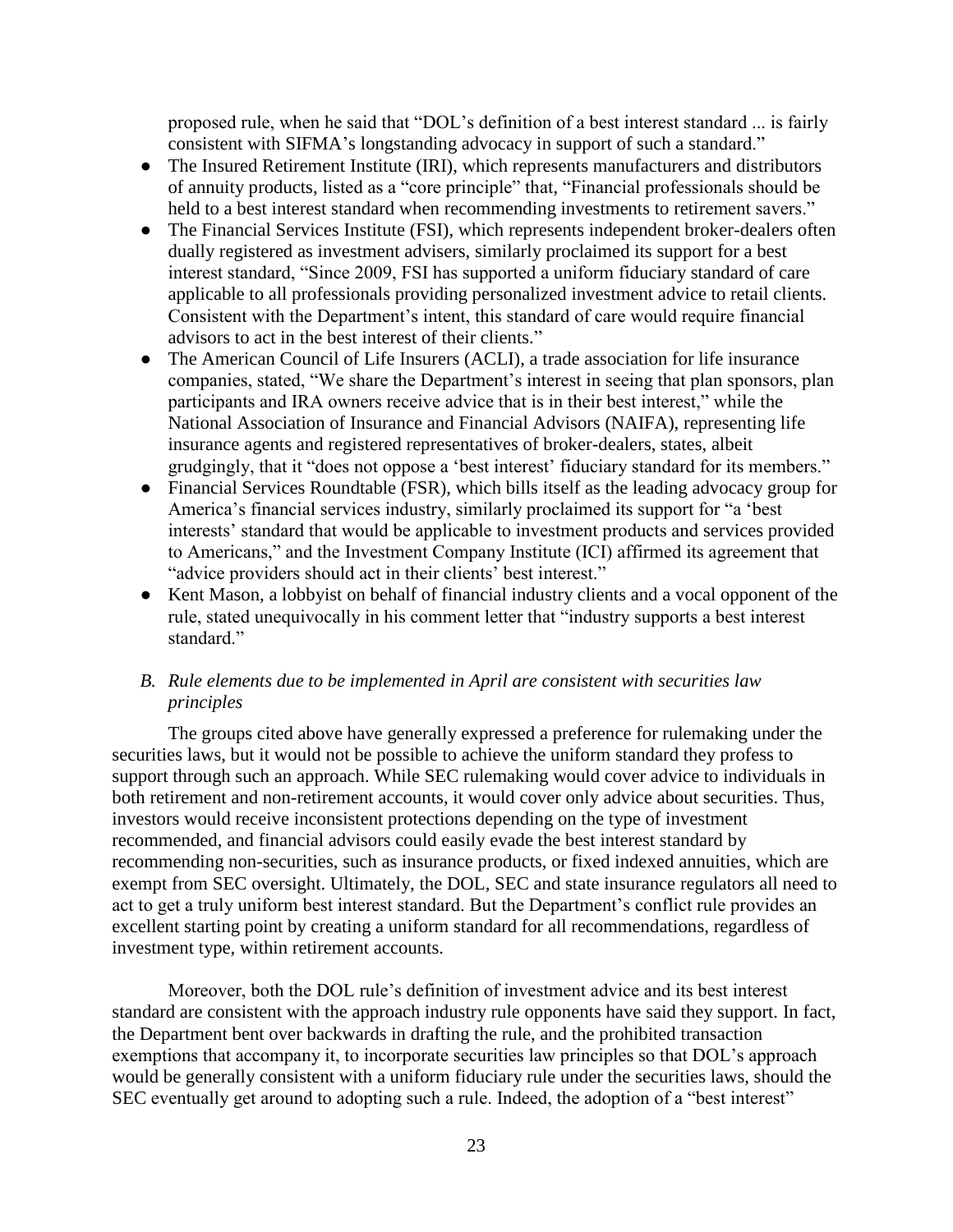standard that accommodates sales-related conflicts is a departure from ERISA's sole interest standard that was adopted for precisely this purpose of promoting greater uniformity across accounts. The Department looked to FINRA guidance on what constitutes a recommendation in order to ensure consistency with securities laws in the definition of personalized advice.

## *C. If a reconsideration is to be conducted, it should focus on the more controversial aspects of the rule, which are not due to take effect until January 2018*

In voicing their opposition to the rule, industry rule opponents have focused primarily not on the best interest standard for personalized advice but rather on those additional rule requirements that the Department adopted to ensure compliance with the best interest standard. These include the contract requirement, which creates an enforcement mechanism for the fiduciary standard, and the requirement to adopt policies and procedures to minimize conflicts, which will at many firms necessitate extensive changes to compensation and other business practices that encourage and reward advice that is not in customers' best interests.

SIFMA, for example, stated in its comment letter that its objection is not to the proposed best interest standard but to the "hundreds of pages of extraneous conditions, restrictions, and prescriptions" that the Department has added "on top of its proposed best interest standard." ICI stated that it would have been "most supportive" of the rule if the Department had "adhered to a true principles-based approach," but it criticized the Department for proposing "a set of convoluted, inflexible, and highly prescriptive rules." And Fidelity Senior Vice President Ralph Derbyshire summed up this argument in his testimony at the public hearing on the proposed rule: "Unfortunately, the exemption structure in the proposal is so burdened with unnecessary restrictions and conditions that it is anything but principles-based and largely unworkable. The problem is easily solved by implementing what the Department said it was aiming to do: create a broad, principles-based approach that provides an exemption for regulated financial institutions that agree to act in the investor's best interest. In fact, the Department, within this very same rule proposal, does follow a true principles-based approach in the form of standards of impartial conduct that are proposed as amendments to several existing exemptions. Those standards should form the basis for the broad principles-based exemption the Department has promised, that is, a commitment to act in the customer's best interest, payment of no more than reasonable compensation, and full disclosure of material conflicts."

We strongly disagree with industry rule opponents' characterization of the rule. Experience since the rule was finalized provides overwhelming evidence that the rule is both workable and working as intended to reduce conflicts and drive down costs while preserving access to advice for even the smallest of retirement accounts. It nonetheless makes sense that, if a reconsideration of the rule is to be conducted, it should focus on those elements of the rule that have been most controversial rather than those, like the best interest standard for investment advice, that have virtually universal support. Fortunately, the rule provisions due to become applicable in April consist almost exclusively of those "principles-based" elements that even rule opponents agree are appropriate. Thus, the staggered implementation schedule built into the rule should allow for the reconsideration to go forward without requiring a delay of the April implementation date.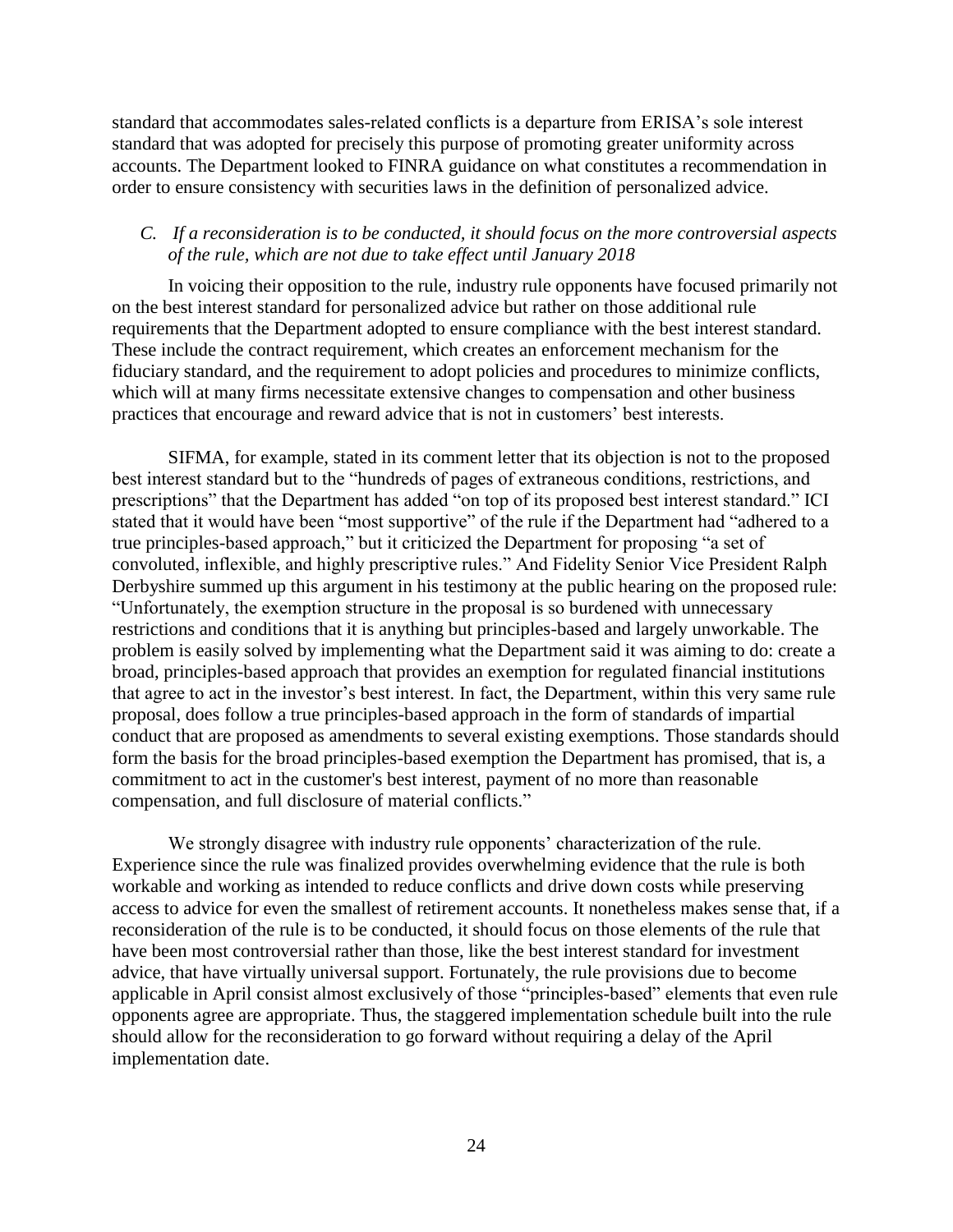If, however, the Department identifies certain of the rule requirements due to become applicable in April that it believes need to be suspended during the reconsideration, it should limit the delay to those provisions of the rule. These might include the notice and disclosure requirements, for example, which account for the majority of costs to financial firms during the transition period. The burden of proof lies with the Department, however, to show why any such delay is needed and justified. Under no circumstances should implementation of the revised definition or impartial conduct standards be delayed, since such an approach risks causing harm to retirement investors that simply cannot be justified based on the cost savings to industry.

#### **Conclusion**

The conflict of interest rule was developed through a careful and deliberative process over a number of years with input from all interested stakeholders. Based on its thorough evaluation of the evidence, the Department concluded that conflicts of interest were pervasive in the retirement advice market, that those conflicts too often led financial firms to place their own financial interests ahead of their customers' best interests, and that retirement investors were suffering billions of dollars a year in lost retirement income as a result. Despite strong and wellfunded opposition from powerful special interest groups, the Department succeeded in finalizing a pro-investor rule that has withstood legal challenge in three separate federal courts. Experience since the rule was adopted has shown conclusively that the rule is workable and working as intended to reduce conflicts and drive down costs to retirement investors while preserving access to advice for even the smallest account holders. Indeed, the record suggests that the rule is already delivering tangible benefits to retirement savers on a scale and with a rapidity never anticipated by the Department.

The proposal to delay implementation of the rule in order to conduct a sweeping reconsideration disrupts that progress. Some rule opponents have publicly celebrated what they view as the first step toward the rule's eventual repeal or radical revision. We remain convinced that a fair and thorough reconsideration will support implementation of the rule as drafted without further delay. But the one-sided input from industry rule opponents that led to the decision to reconsider the rule and the rushed process being proposed for that reconsideration call into question the Department's willingness to conduct a fair evaluation. The fact that the Department has proposed to delay implementation even though its own limited analysis shows that the harm of a delay far outweighs the benefits further suggests that the Department is prepared to flout its procedural obligations and act in an arbitrary and capricious fashion in order to advance the agenda of powerful special interest groups.

The Department could help to alleviate these concerns, and appropriately focus its reconsideration on the more contentious elements of the rule, if it allowed the rule's core principles – its revised definition and impartial conduct standards – to be implemented as scheduled in April. That would send a strong message that the Department (1) recognizes that it cannot simply ignore the evidence it collected in developing the rule and (2) is not backtracking on its commitment to protect retirement investors from the harmful effects of conflicted advice.